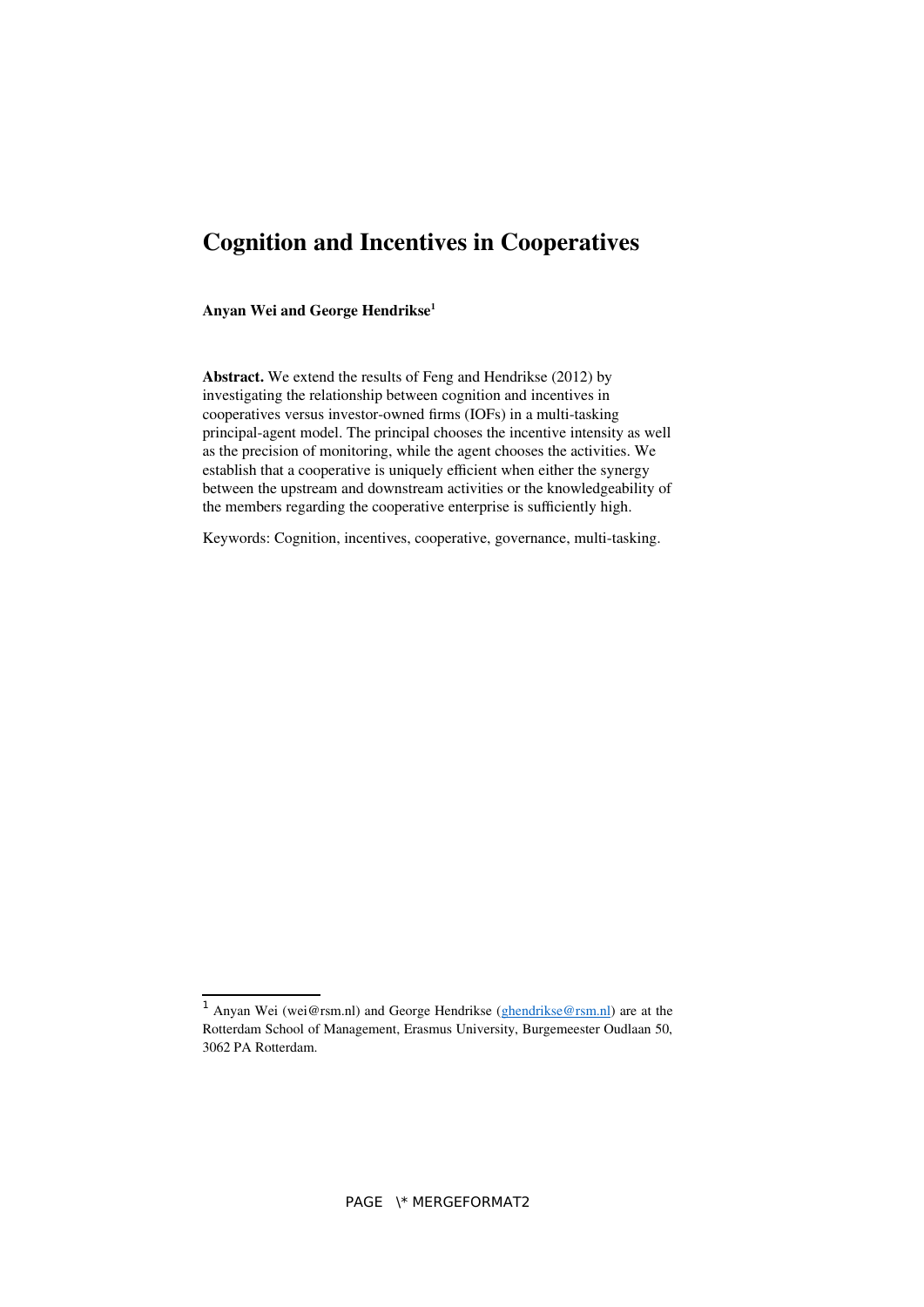*'… most farmers cannot see any further than the farm gate and that directors of agricultural co-operatives … are production, rather than market oriented' (LeVay, 1983, p20)*

### **1 Introduction**

The institutional structure of production differs between countries and sectors (Bijman and Iliopoulos, 2014). For example, cooperatives have a market share of 40% in the European agricultural sector, varying from 65% in the Scandinavian countries to less than 20% in countries in South-Eastern Europe. Within the agricultural sector, the market share of cooperatives is 57% in dairy, 42% in fruits and vegetables, 36% in sugar and 4% in sheep meats. Governance structures differ also in terms of resilience. For example, Co-operatives UK (2021) reports that the number of cooperatives operating across the UK grew by 1.2% between 2020 and 2021. The overall message of these numbers is that cooperatives have apparently features that make them survive, or even create superior value, in competition with other enterprises. This article formulates a model to determine the circumstances when a cooperative creates more value than other enterprises. To be more specific, we investigate how the provision of incentives and the allocation of cognitive units in a cooperative may create more value than enterprises owned by investors.

A cooperative enterprise is owned by a society of members, where members have an ownership relationship as well as a user relationship, either as a supplier or buyer, with their cooperative enterprise. Advantages and disadvantages of the cooperative governance structure reside either in the ties between the members and the cooperative enterprise, or in the ties between members in the society of members. Examples of advantages due to the member-enterprise relationship are the elimination of double marginalization, the assurance of access, countervailing power, and member services. Advantages due to the ties between the members are learning and coordination. Disadvantages of cooperatives are free riding between the members and the misalignment of the interests between the members and the management of the cooperative enterprise. This is in contrast to an IOF where the interests of the investors are most important, and may result in the behavior of the cooperative enterprise being different than the behavior of an IOF.

Running a farm is also a complicated activity. Knowledge is required regarding land, seeds, animals, machinery, accounting, information and communication technologies, robotics, and other enterprises adjacent to it in the supply chain. A farmer may acquire this knowledge by education, consulting colleagues, buying advice, or becoming a member of a cooperative in which the society of members may provide or organize the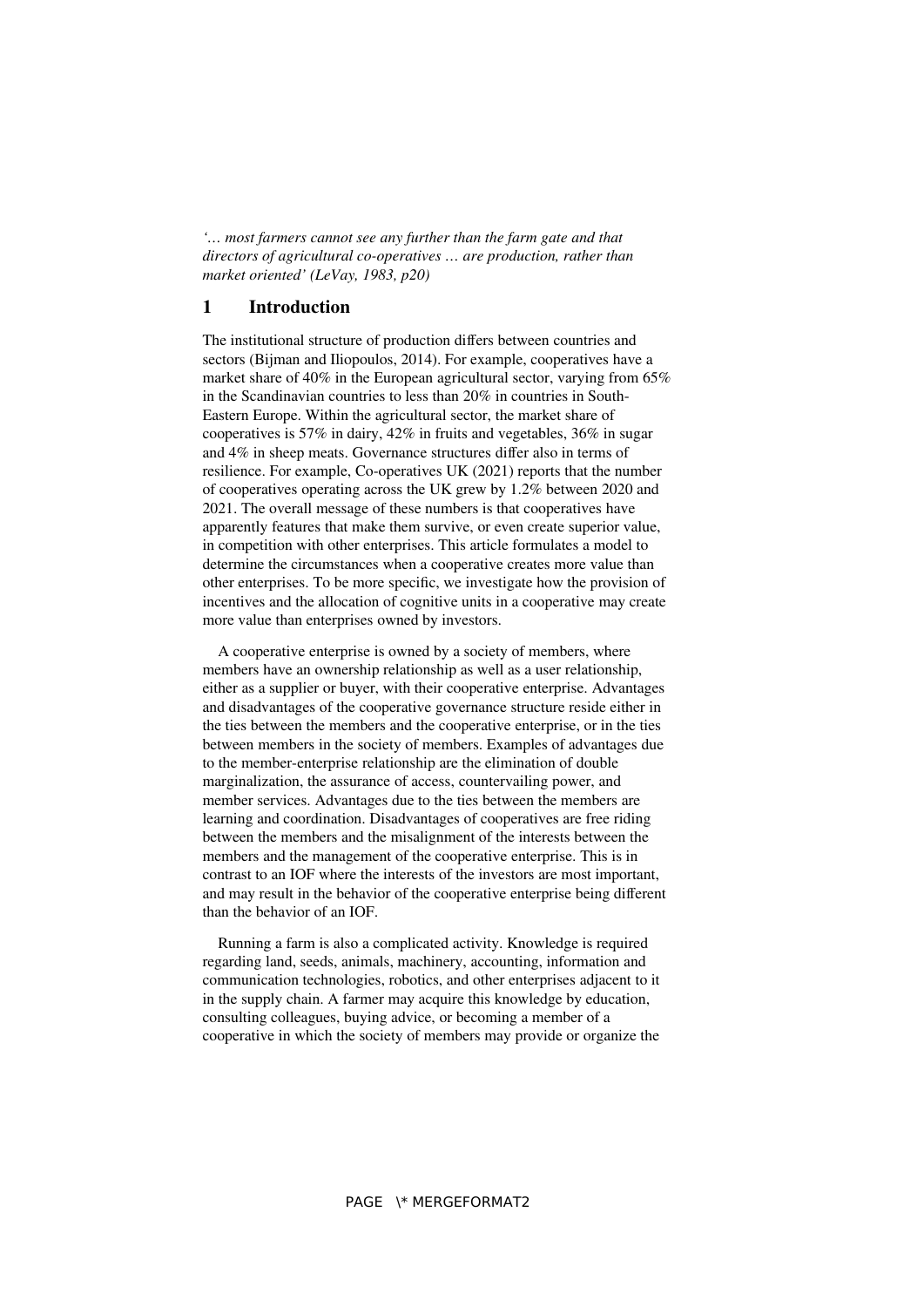information. Co-operatives may be valuable in such an environment. LeVay (1983, p33) observes that 'It may be that co-operatives are a good means for disseminating information and for feeding back to producers the relevant messages in order best to match supply with demand.' However, LeVay (1983, p20) states also that 'As for the directors of agricultural cooperatives … doubts persist as to their competence persists in the literature'. In such cases, many of the strategies of the cooperative tend to be less effective, as farmers are asked to make decisions, or formulate directions, about projects without having sufficient expertise. Similar statements can of course be formulated regarding the management of an upstream or downstream enterprise and the competence of its owners/management regarding issues at another stage of production. This is reflected by Cook (1994, p56) when he writes regarding the focus in different enterprises that 'Cooperative management … must concentrate more planning efforts on developing entrepreneurial and operating abilities rather than on portfolio-related objectives. This places a premium on the technical-operations, people-oriented resource allocation manager than on the financial-portfolio, diversification-oriented manager.' These observations ask for a comparative institutional analysis of cooperatives and IOFs from a cognitive perspective in order to determine the circumstances when cooperatives create more value than other types of businesses.

Insights regarding organizations have been formulated mainly from a conflicting interests perspective during the last 50 years. This has generated a wealth of insights regarding the efficient resolution of incentive issues (Milgrom and Roberts 1992; Bolton and Dewatripont 2005; Gibbons and Roberts 2012). An important assumption in this literature is that individuals have unlimited cognitive capabilities to address the issues they are facing. However, the cognitive capacities of people are often not sufficient to grasp all the complexities of a problem due to genetic endowments, education, and experiences. This has been recognized in the scientific literature a long time ago (Simon 1947 and 1971; Cyert and March 1963). Arrow (1974) argues even that bounded cognition is the reason for the existence of organizations because arranging people in a smart way allows the organization to do more than what they can achieve individually. Recently, Kumbure et al. (2020) argue that industrial performance resides in cognitive abilities. Cao et al. (2020) and Helfat and Peteraf (2015) suggest that cognitive ability may help to explain why some top managers have more effective abilities than others to anticipate, interpret, and respond to the demands of an evolving environment. Other recent studies show that cognitive ability is an important factor in the successful decision-making process and the effective organizational performance of entrepreneurs. This applies especially in dynamic environments (Bajwa et al. 2017).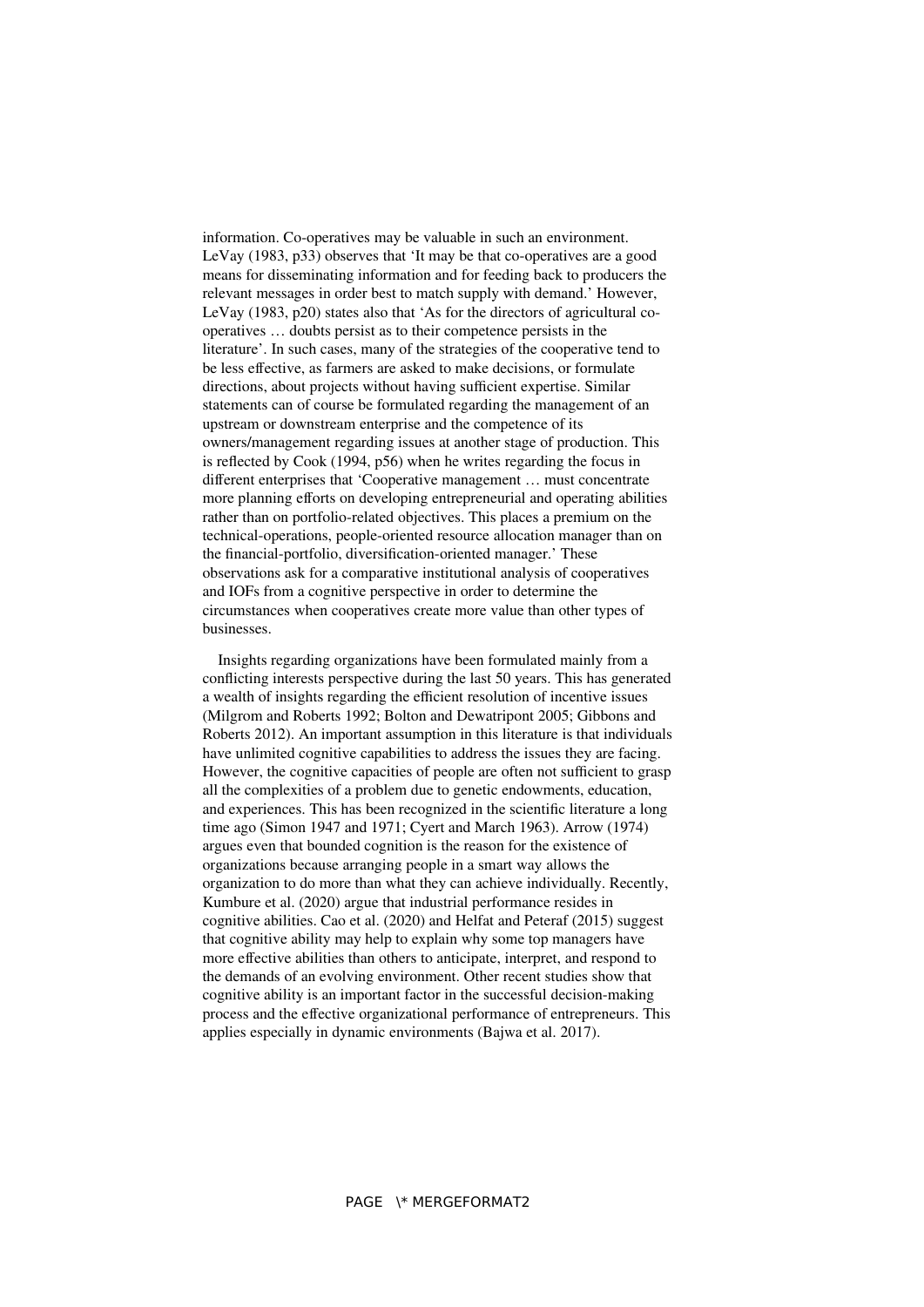The lack of an appropriate game theoretic equilibrium concept regarding limited cognition has hampered the development of insights regarding organizations from a cognitive perspective. However, recent advances in the formulation of alternative equilibrium concepts (Arad and Rubinstein 2019; Goeree and Louis 2021) are triggering a renewed interest in formulating insights from a limited cognition perspective. Examples are Dessein and Santos (2021) and Gibbons et al. (2021). This article is in line with Milgrom and Roberts (1992) and Dessein and Santos (2021). It investigates the impact of the cost of attention on the value creation of cooperatives versus investor-owned firms in a multi-tasking principal-agent model (Milgrom and Roberts 1991; Feng and Hendrikse 2012). The standard multi-tasking principal-agent model focuses on the incentive intensity. Our model chooses the incentive intensity as well as the precision of monitoring.[2](#page-3-1) The choice of the allocation of cognitive units to the precision of monitoring determines in our model the uncertainty of the environment.

<span id="page-3-0"></span>The difference between a cooperative and an IOF is driven in our model by the assumption that a party in a supply chain is more knowledgeable of the production activities at the own stage of production. It entails that the owners of a cooperative have a better understanding of the production activities at their stage of production than at the stage of the cooperative enterprise. The implications of this differential endowment of cognitive abilities for the activities of a cooperative versus an IOF are determined by addressing the following questions: How do cooperatives and IOFs react to external risks? How does the monitoring intensity affect the incentive intensity? In which circumstances is a cooperative the unique efficient governance structure?

The article is organized as follows. Section 2 formulates the model. Section 3 determines the equilibrium incentive and monitoring intensity. Section 4 formulates the equilibrium analysis in terms of the comparative statics results (4.1) and efficiency (4.2). Section 5 concludes.

#### **2 Model**

<span id="page-3-1"></span><sup>&</sup>lt;sup>[2](#page-3-0)</sup> Other approaches regarding the analysis of the efficiency of cooperatives from a bounded cognition perspective are screening errors (Hendrikse, 1998), bias (Deng and Hendrikse, 2014), inaccurate recognition of the environment (Hendrikse, 2021), partitioning (Hendrikse, 2021), and local neighborhoods (Deng and Hendrikse, 2022).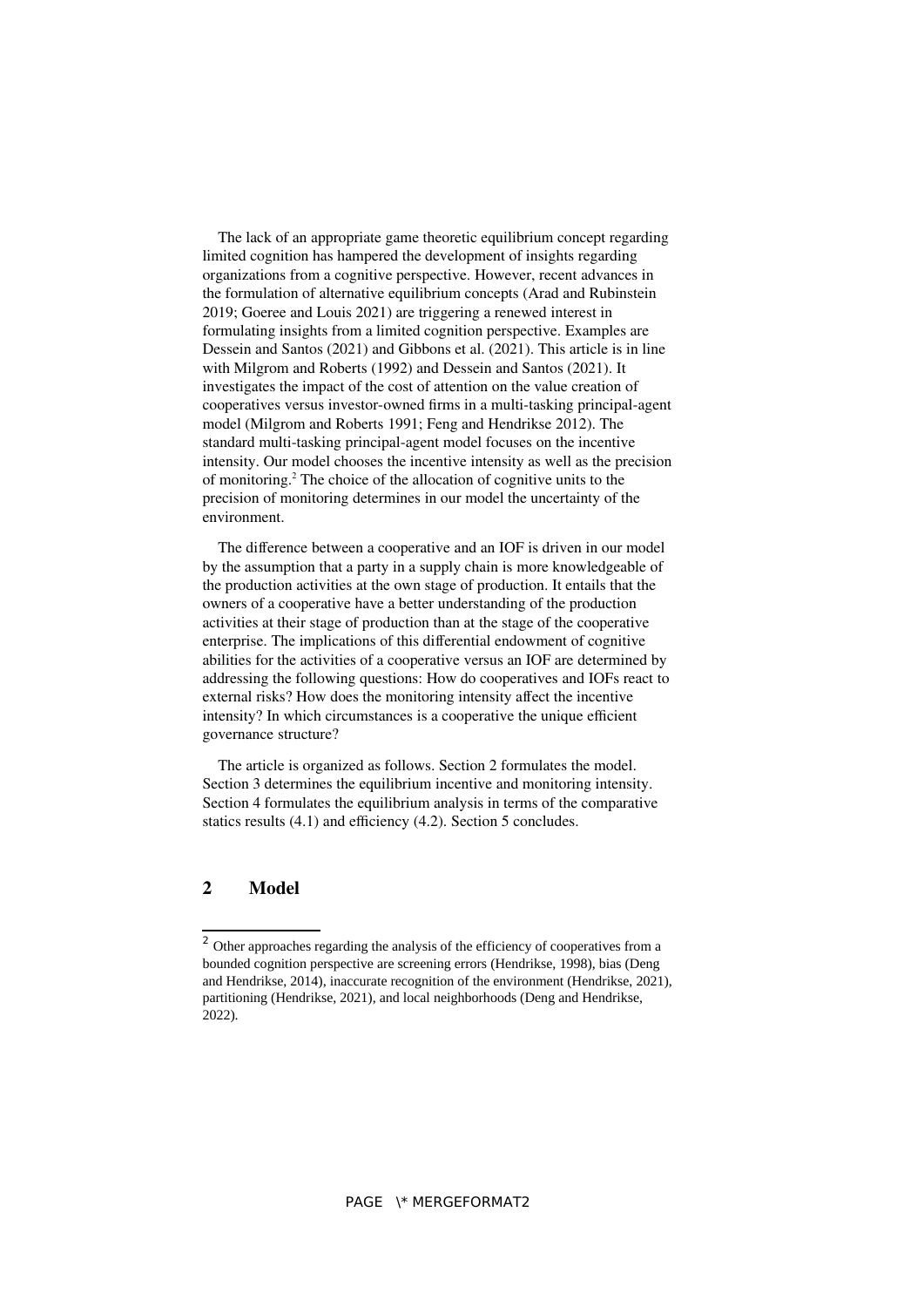Consider an upstream  $(u)$  and a downstream  $(d)$  party. Define  $a_{ii}$  as the activity level by party *i* at stage *j*, where *i*,  $j \in [u, d]$ . The output level by party *i* at stage *j* is  $z_{ij} = a_{ij} + x_j$ , where  $x_j$  reflects the random events regarding the output  $z_{ij}$  that cannot be controlled by party *i*. The compensation contract specifies the wage *w* paid as a linear function of performance measure *p*, i.e.

$$
w = \alpha + \beta p,
$$

where  $\alpha$  stands for the fixed salary and  $\beta$  for the bonus rate (incentive intensity). The technology of performance measurement takes the form

$$
p = g_u z_{iu} + g_d z_{id},
$$

where  $g_u$  and  $g_d$  are the performance parameters for upstream and downstream output respectively. The principal's payoff  $(\pi)$  is the difference between the agent's total contribution to the value of the firm ( *y* ), the wage paid (w) ,and the monitoring cost  $(M|V)$ :

$$
\pi = y - w - M(V).
$$

The monitoring cost  $M(V)$  is defined as the minimum amount that must be spent by the principal to achieve a variance level as low as *V* (Milgrom and Roberts 1992) and is specified as

$$
M_{i}(V) = \frac{\omega_{iu}}{V_{u}} + \frac{\omega_{id}}{V_{d}},
$$

in which  $\omega_{ii} \ge 0$  stands for the cognition cost of party *i* at stage *j*. (Cognition cost is interpreted as the inverse of cognitive ability.) The payoff of agent *i* is the difference between the wage received, the cost of the actions taken and the risk premium:

$$
U = w - c \left( a_{iu}, a_{id} \right) - \frac{1}{2} r \text{Var} \left( w \right),
$$

where  *is defined as the exogenous risk aversion rate. The cost function is* based on Dixit (2002):

$$
c = \frac{1}{2} a_{iu}^2 + k a_{iu} a_{id} + \frac{1}{2} a_{id}^2.
$$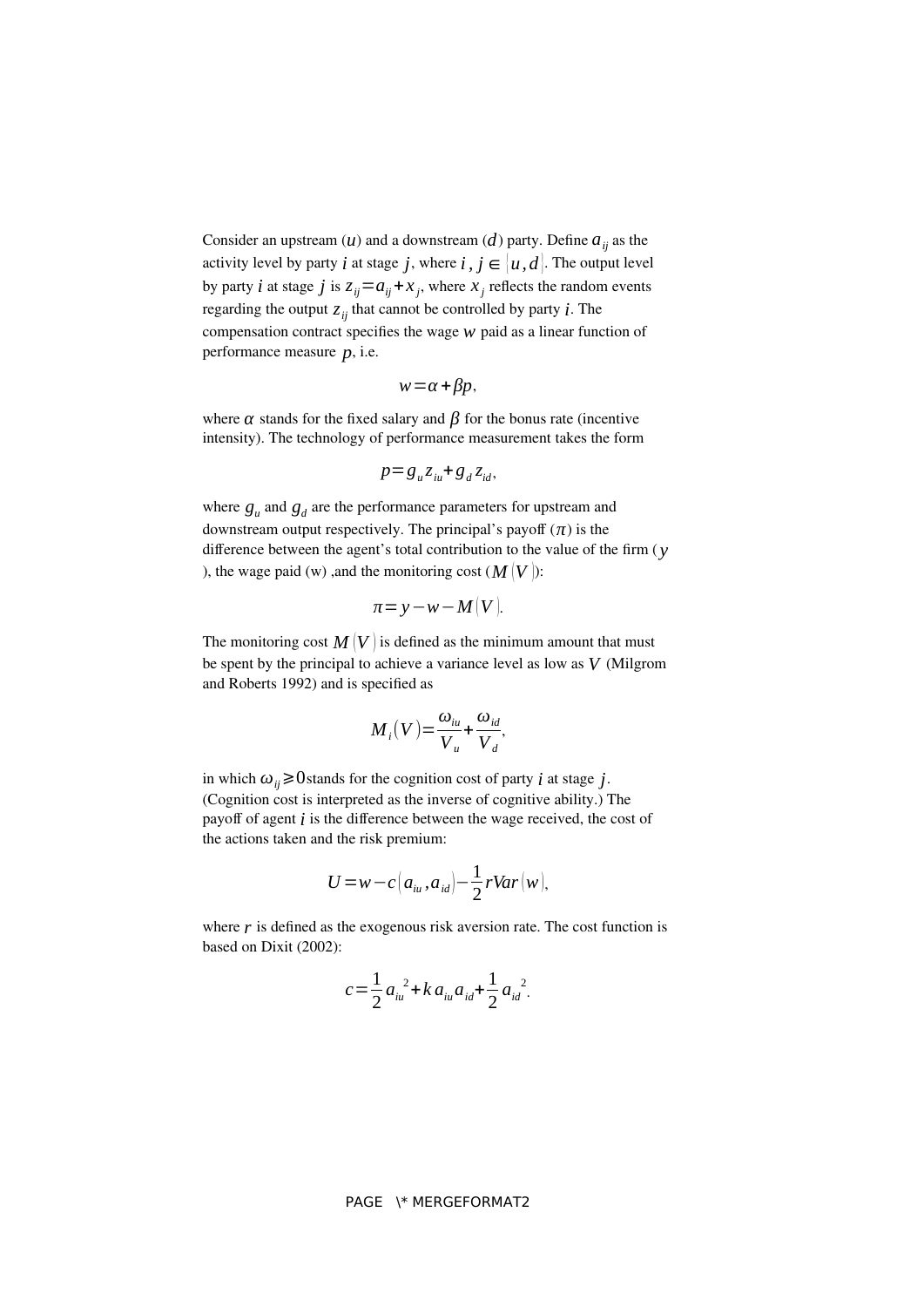The parameter  $k$  captures interdependencies between the upstream and downstream activities in the production chain. There are no interdependencies when  $k=0$ . When  $0 < k < 1$ , the two tasks are substitutes, i.e., an increase in  $a_{i}$  increases the marginal cost of activity in  $a_{id}$ , therefore enhancing the marginal incentive payment for greater output of  $a_{i}$  (but drawing activity away from  $a_{id}$ ). When–1< $k$ <0, the two tasks are complements, implying that the interaction between the two tasks strengthens incentives for both.

The total output of the firm generated by the agent's activities is denoted by *y*. Denote the marginal value added of activity  $a_{i*u*}$  and  $a_{id}$  by  $f_{i*u*}$  and  $f_{d}$ . The production function is

$$
y = f_u z_{iu} + f_d z_{id} + \varepsilon,
$$

where  $\epsilon$  is a stochastic variable with an expected value of zero, representing the noise in the production process that is beyond the agent's control.

Our analysis is focused on comparing the value created by a supply chain consisting of a cooperative with upstream ownership with a supply chain where each stage of production is owned by a separate investor. A distinguishing feature of the cooperative enterprise is that it has no public listing, which is reflected by taking  $q_d = 0$  in the performance measurement technology (Feng and Hendrikse 2012). The other production function and performance measurement parameters of the cooperative are  $f_u > 0$ ,  $f_d > 0$ ,  $g_u > 0$ . The downstream IOF is characterized by the parameters  $f_u = 0$ ,  $f_d > 0$ ,  $g_u = 0$ ,  $g_d > 0$ .

The sequence of decisions is as follows. The principal chooses simultaneously the incentive and monitoring intensity in the first stage of the game. The agent chooses whether to accept or reject the contract in the second stage of the game. In the third stage of the game, the agent chooses the level of each activity.

### **3 Equilibrium**

The Nash equilibrium of the game is determined by using the method of backward induction. We start therefore at the third stage of the game. The agent chooses his level of activities to maximize his own expected utility,

i.e.,  $\max_{a_{\mu},a_{\mu}} E(U)$ , where: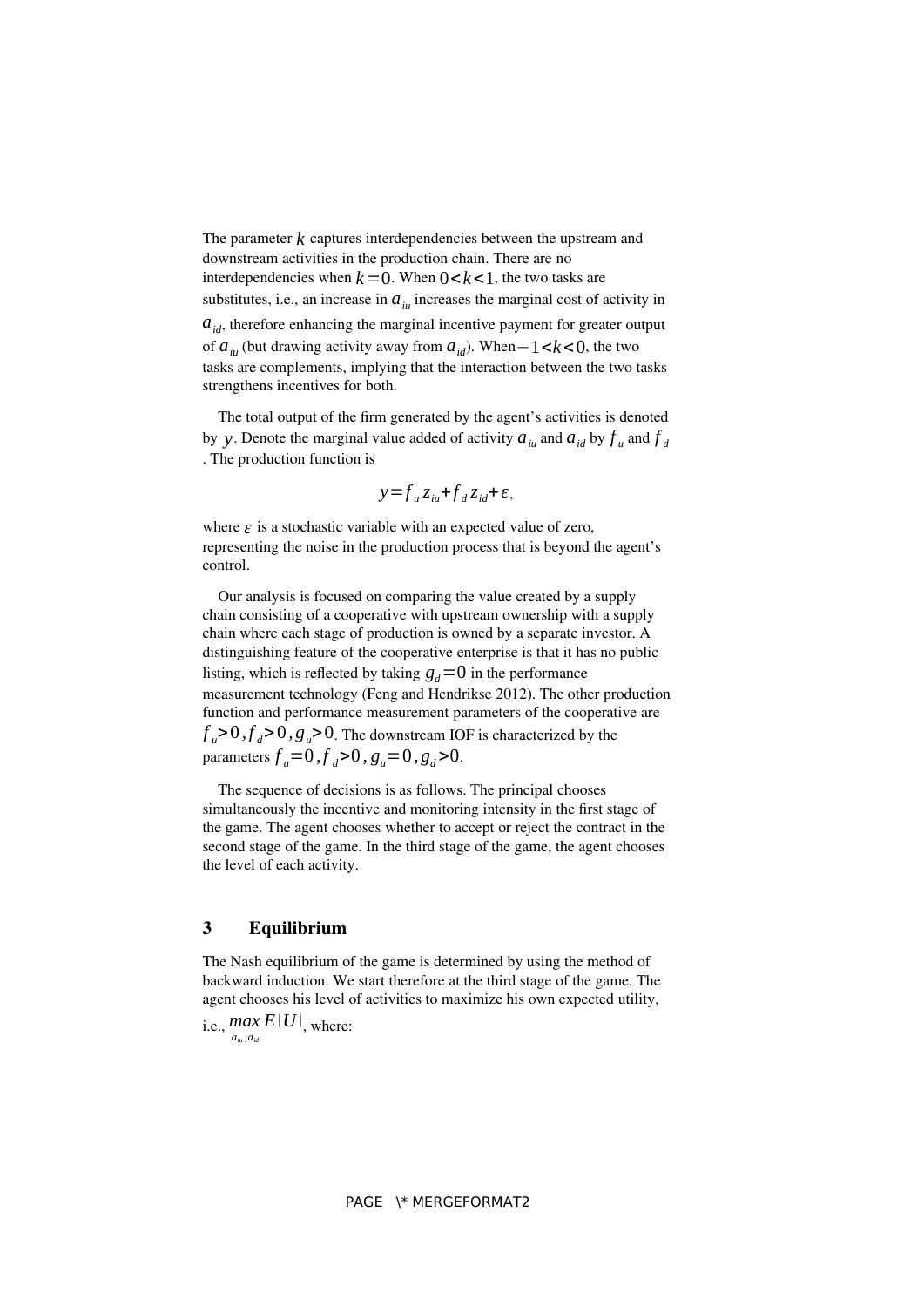$$
E(U) = E\bigg[ w - c\big(a_{iu}, a_{id}\big) - \frac{1}{2}rVar\big(w\big)\bigg] = \alpha + \beta\big(g_u a_{iu} + g_d a_{id}\big) - \bigg(\frac{1}{2}a_{iu}^2 + k a_{iu}a_{id} + \frac{1}{2}a_{id}^2\bigg) - \frac{1}{2}r\,\beta^2\big(V_u + V_d\big),
$$

<span id="page-6-0"></span>where  $V_u$  is  $g_u^2 Var(x_u)$  and  $V_d$  is  $g_d^2 Var(x_d)$ , and  $V_u$  and  $V_d$  are assumed to be independent.<sup>[3](#page-6-1)</sup>

Under the first-order condition with respect to  $a_{i}$  and  $a_{id}$ , we have the agent's optimal activities  $a_{i}^{\lambda}(\beta) = \frac{\beta}{4}$  $\frac{\beta}{1-k^2} (g_u - k g_d)$  and  $a_{id}^{\lambda}(\beta) = \frac{\beta}{4}$  $\frac{p}{1-k^2}(g_d-k g_u)$ . Anticipating these choices by the agent in the final stage of the game, the principal chooses the optimal  $\beta^{\dot{i}}$ ,  $V^{\dot{i}}_{\dot{u}}$  and  $V^{\dot{i}}_{\dot{d}}$  to maximize the total surplus, that is  $\max_{\beta, V_u \wedge V_d}$  $E(\pi+U)$ . This results in the reaction functions regarding the incentive intensity and the monitoring intensities. The incentive intensity principle, i.e. the reaction function of  $\beta$ , is  $\beta^* (V_u, V_d) = (f_u g_u - k f_d g_u) / ((1 - k^2) r (V_u + V_d) + g_u^2)$ . Notice that it is negatively related to the variance, i.e. the principal will tend to set a relatively large basic salary combined with a small bonus rate when the variance is high in order to limit the expose of the agent to risk. The monitoring intensity principles, i.e. the reaction functions of  $V_u$  and  $V_d$ , are  $=\frac{1}{2}$ *β*√ 2*ωuu r* and  $V_d^*$   $\frac{1}{4}$ *β*√ 2*ωud r* . These reaction functions are depicted in figure 1, where  $W = \sqrt{\omega_{uu}} + \sqrt{\omega_{ud}}$ . The shape of the downward sloping line is due to the second-order derivative being positive.

<span id="page-6-1"></span><sup>&</sup>lt;sup>[3](#page-6-0)</sup> We have analyzed a correlation parameter regarding the variances, but the results remain qualitatively the same. Additionally, this parameter would play the same role as the synergy parameter k, but with more complicated expressions. So we assume that the variances are independent.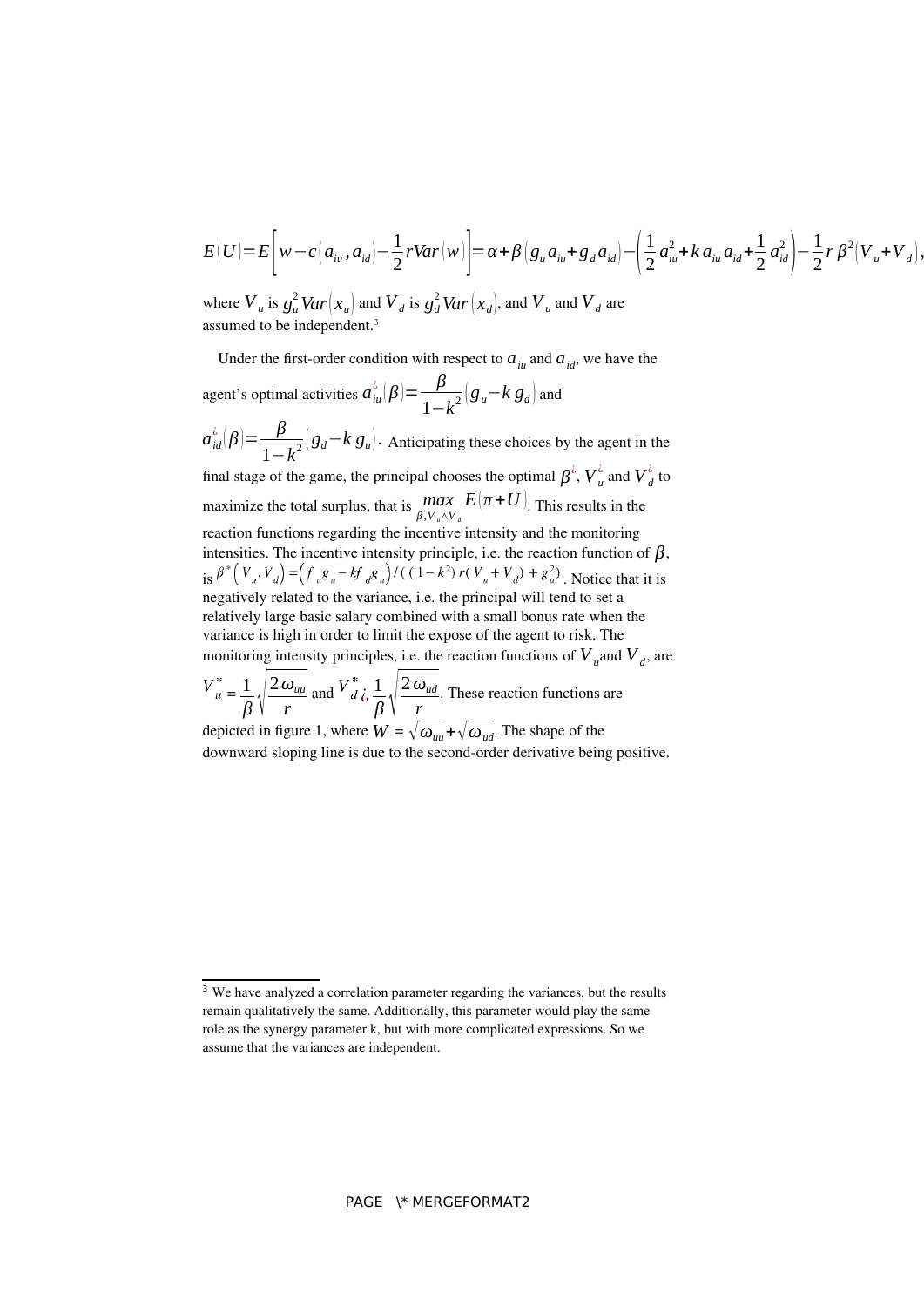

Incentive Intensity  $(\beta)$ 

Figure 1. Incentive intensity principle and monitoring intensity principle

The intersection of these reaction functions results in the equilibrium  $\beta^{i * i \lambda}$ ,  $V_u^{i * i \lambda}$  and  $V_d^{i * i \lambda}$  of a cooperative, and is formulated in proposition 1.

**Proposition 1.** *The optimal bonus rate and desired levels of the variances are* 

$$
\beta^{\lambda * \lambda = \frac{1}{g_u^2} \left[ \int_{u}^{u} g_u - k f_d g_u \right] - \sqrt{2r} \left( 1 - k^2 \right) W \right] \lambda};
$$
\n
$$
V_u^{\lambda * \lambda = \sqrt{\frac{2 \omega_{uu}}{r}} g_u^2 / \left( \int_{u}^{u} g_u - k f_d g_u \right) - \sqrt{2r} \left( 1 - k^2 \right) W \right] \lambda};
$$
\n
$$
V_d^{\lambda * \lambda = \sqrt{\frac{2 \omega_{ud}}{r}} g_u^2 / \left( \int_{u}^{u} g_u - k f_d g_u \right) - \sqrt{2r} \left( 1 - k^2 \right) W \right] \lambda},
$$

with 
$$
W < \frac{f_u g_u - k f_d g_u}{\sqrt{2r}(1 - k^2)}
$$
 (due to  $\beta^{\lambda}$ ,  $V_u^{\lambda} \wedge V_d^{\lambda} > 0 \lambda$ ).

*The total surplus for a cooperative is*

$$
E(\pi + U) = \left(\frac{f_u - k f_d}{\sqrt{2(1 - k^2)}} - \frac{\sqrt{r(1 - k^2)}}{g_u} W\right)^2 \quad (2.1)
$$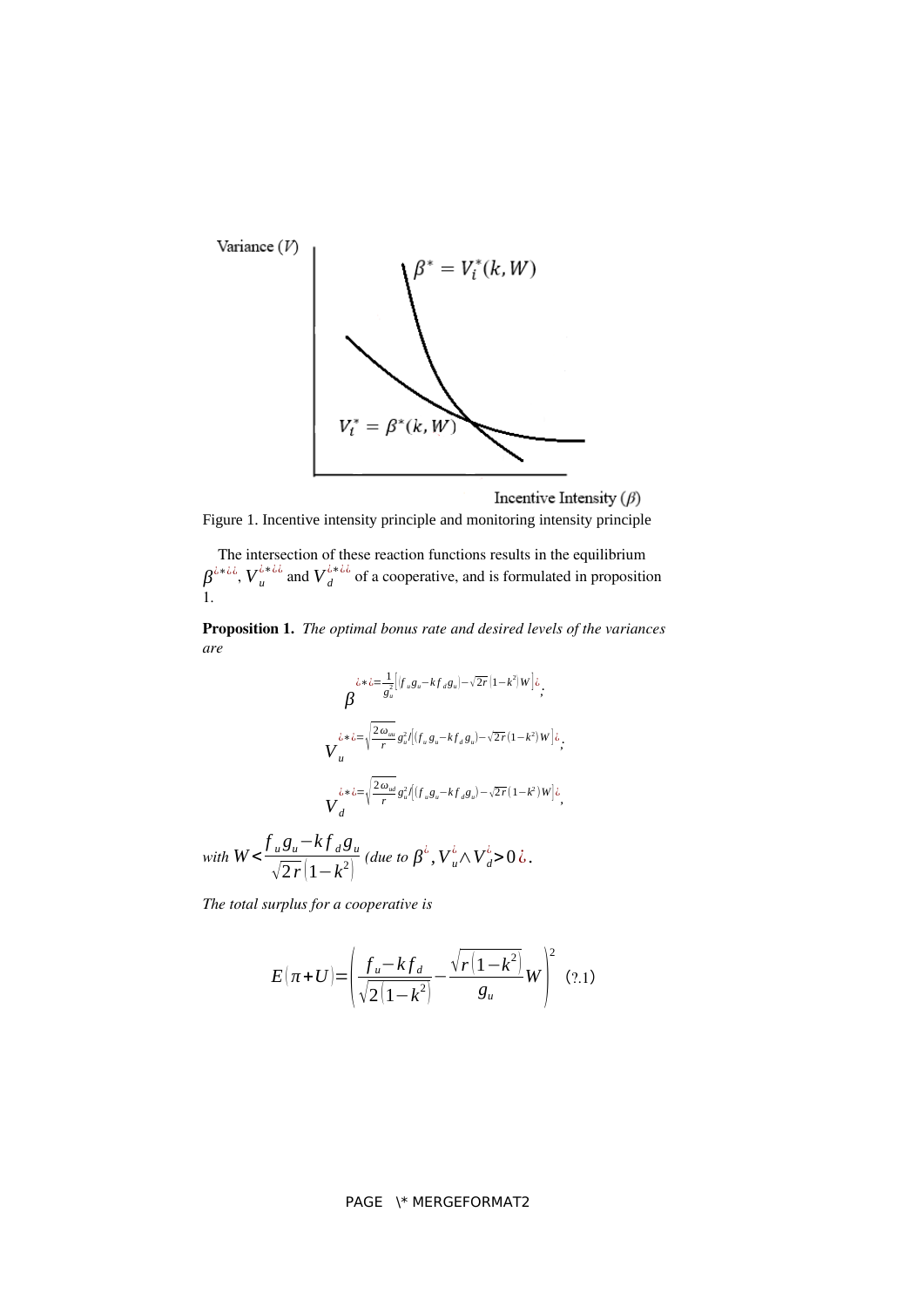The total surplus decreases when cognition cost rate  $\omega_{uu}$  and  $\omega_{ud}$  increase.

The maximum value  $E(\pi+U) = \frac{(f_u - kf_d)^2}{(f_u - g_u)^2}$  $\frac{2(1-k^2)}{2(1-k^2)}$  is obtained when  $\omega_{uu}$  and

*ωud* are equal to 0, i.e. the introduction of the variance reduces the overall total surplus. Note that the total surplus function only makes sense when  $W < \frac{\int_a^b g_u - k \int_a^b g_u}{\sqrt{g_u} + k \int_a^b g_u}$  $\sqrt{2r(1-k^2)}$ . If the total variance is too large to handle, the agent

will not take any activity, resulting in an overall output and cost of 0.

### **4 Equilibrium Analysis**

#### <span id="page-8-0"></span>*4.1 Comparative statics[4](#page-8-1)*

The impact of changes in  $\omega_{i}$ ,  $\omega_{id}$  and *k* on the payoff maximizing bonus rate  $\beta^{i * i \lambda}$  and variance  $V^{i * i \lambda}$  will be determined. The appendix shows that an increase in  $\omega_{i}$ ,  $\omega_{id}$  and  $k$  will decrease the payoff maximizing bonus rate  $\beta^{\lambda * \lambda \lambda}$ .

**Proposition 2.** An increase in the cognition cost rate  $\omega_{\mu}$ ,  $\omega_{\mu}$  or the *interdependency parameter <i>will generate a lower level of*  $\beta^{i * i, i}$ *, i.e.* 

$$
\frac{\partial \frac{\beta^{i\ast i}}{\partial k}}{0, \frac{\partial \beta^{i\ast i}}{\partial \omega_{i\omega}}}<0, \frac{\beta^{i\ast i}}{\partial \omega_{i d}}<0 \text{ is } i.
$$

It entails that markets with low supply chain synergies / interdependencies, i.e. a high level of  $k$ , and low knowledgeability of the members of the cooperative, i.e. the cognition cost parameters are high, are expected to have a relatively low incentive intensity. In the reaction functions above, we can see that a decrease in chain interdependency leads directly to a decrease in incentive intensity; the mechanism of the cognition cost parameter is a little more complex: a higher cognition cost parameter first generates a higher desired variance level, then leads the incentive intensity to decrease.

<span id="page-8-1"></span>[<sup>4</sup>](#page-8-0) All proofs in this section can be found in the Appendix.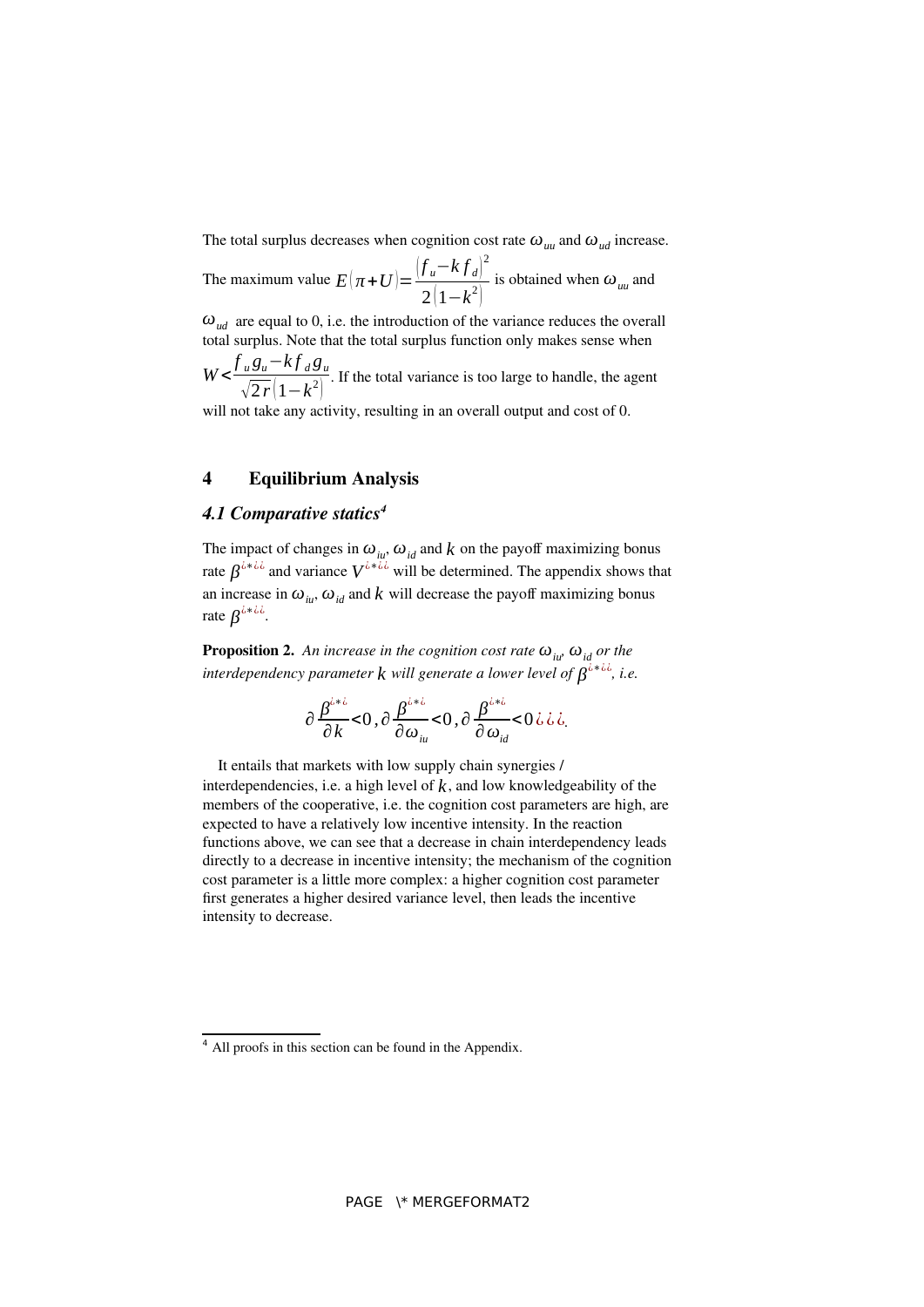

Incentive Intensity  $(\beta)$ 

Figure 2. Payoff maximizing incentive intensity

Similarly, the comparative statics results regarding the monitoring intensity are formulated in Proposition 3.

**Proposition 3.** An increase in the cognition cost rate  $\omega_{\mu}$ ,  $\omega_{\mu}$  or the *interdependency parameter <i>k* will generate a higher level of  $\overline{V}^{i*ijk}$ , i.e.:

$$
\frac{\partial V^{i\ast i}}{\partial k} > 0, \frac{\partial V^{i\ast i}}{\partial \omega_{i\mu}} > 0, \frac{\partial V^{i\ast i}}{\partial \omega_{i d}} > 0, \dot{\omega} \dot{\omega}
$$

Figure 3 depicts proposition 3. The payoff maximizing variance level increases when the cognition cost parameters increase or the chain interdependencies decrease. Similarly, this causal mechanism can be obtained in the reaction functions: a reduction in chain interdependency first reduces the incentive intensity and therefore leads to an increase in the desired variance level; while the effect of the cognition cost parameter is intuitive, with lower knowledgeability, the desired variance level increases.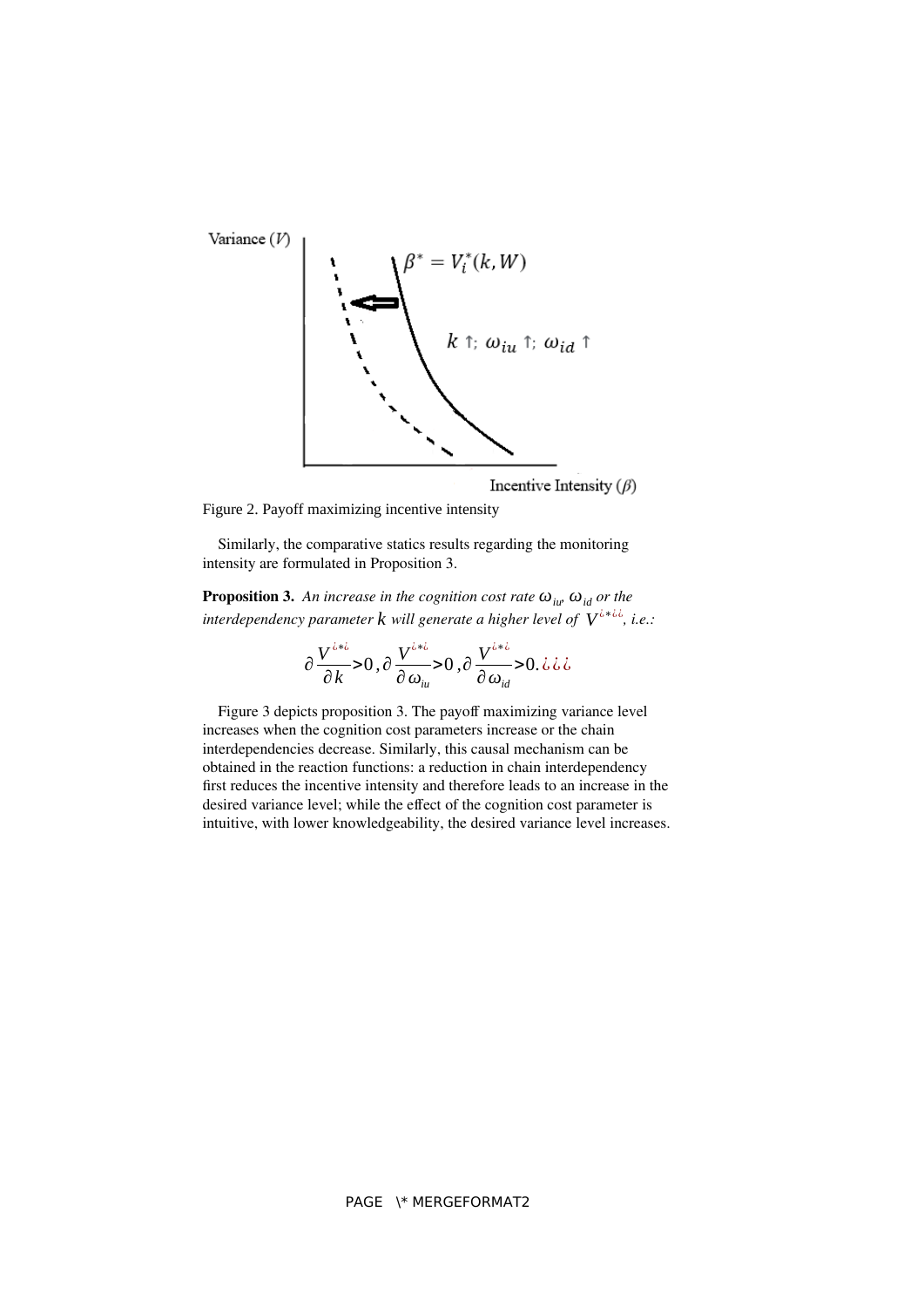

Figure 3. Payoff maximizing monitoring intensity

The impact of a change in  $\omega_{i\mu}$ ,  $\omega_{id}$  or  $k$  on the equilibrium incentive intensity and variance is depicted in figure 4. The two solid curves depict the incentive and monitoring intensity principles. The intersection of the dotted curves shows the comparative statics effect of both principles. The overall equilibrium result due to the interaction between the incentive intensity and monitoring intensity principles shows that when the chain interdependency becomes lower  $(k$  increases) or the cognitive ability drops  $(\omega_{i} / \omega_{i}$  increases), i.e. the incentive intensity decreases and the desired variance level increases, with these two effects reinforcing each other. The equilibrium shifts from point A to point C due to the incentive effect, and from C to B due to the monitoring effect (It can also follow the sequence from A to D to B). This is actually a combination of the two causal effects mentioned above. A low chain interdependency directly reduces the incentive intensity, leading to an increase in the desired variance level (which is negatively correlated with the incentive intensity), thus pushing the incentive intensity to decrease further. In other words, when principals observe a reduction in the chain synergy (meaning a reduction in the externality of upstream or downstream activities), they will reduce the incentives for agents to act by, for example, reducing the bonus rate. Notice also that a reduction in the bonus rate will lead to a reduction in the intensity of the principals' monitoring of the agents' actions, resulting in an increase in the variance of the agents' actions. Finally, an increase in the variance of the agents' actions will make it more difficult for the principals to distinguish whether the agents are working diligently or negligently, thus further reducing the bonus rate.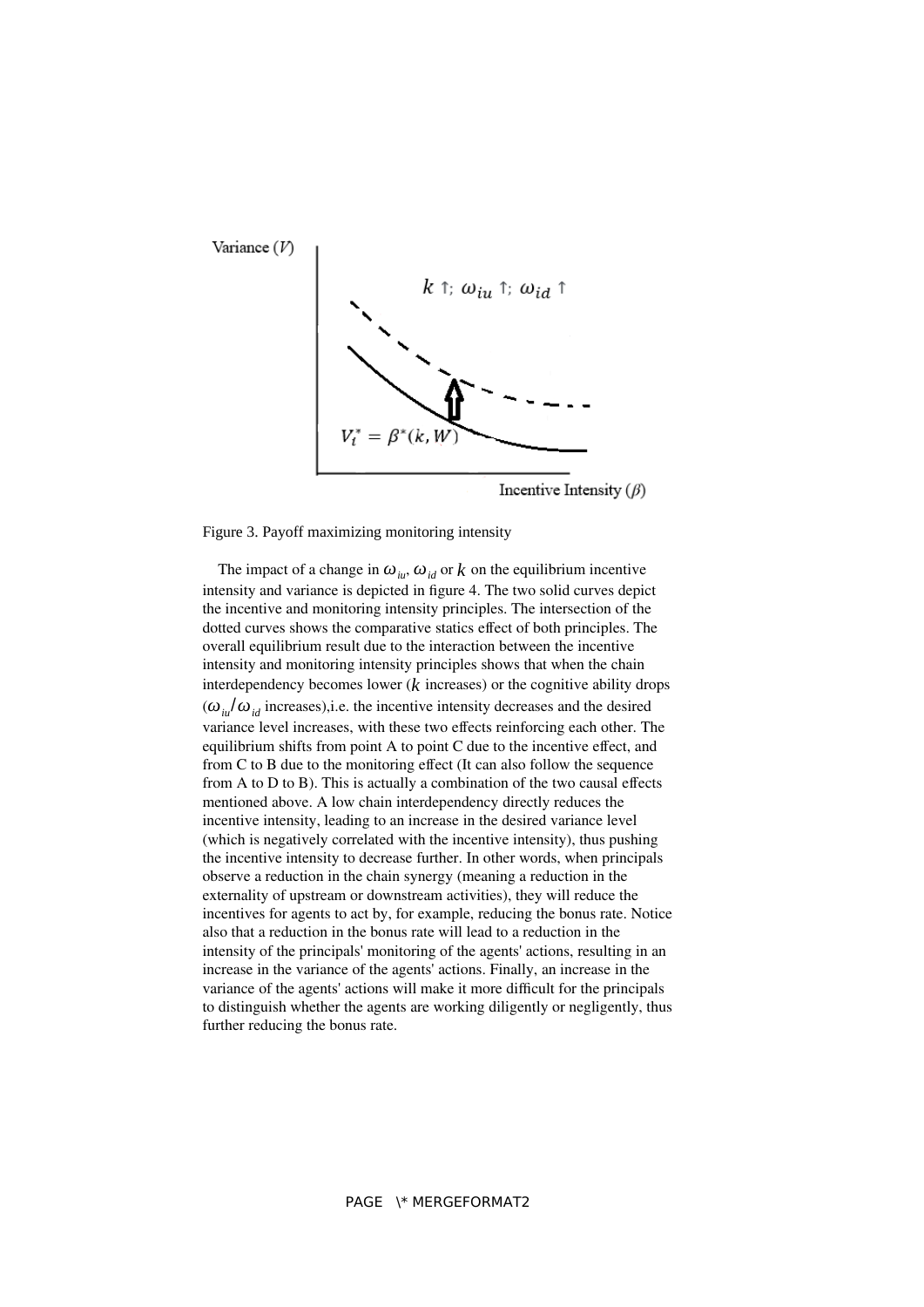

Figure 4. Comparative statics

The comparative statics results regarding the total surplus of the cooperative are formulated in proposition 4.

**Proposition 4.** *The impact of a change in*  $\omega_{\mu}$ ,  $\omega_{id}$  *or k on the equilibrium surplus of the cooperative is*

$$
\frac{\partial E(\pi+U)}{\partial k}<0,\frac{\partial E(\pi+U)}{\partial \omega_{i\omega}}<0,\frac{\partial E(\pi+U)}{\partial \omega_{i\omega}}<0.
$$

# *4.2 Efficiency*

The efficient governance structure is determined by comparing the total surplus of the cooperative, which is formulated in expression (1), with the sum of the surplus of an upstream and downstream IOF. The surplus of each IOF is<sup>[5](#page-11-1)</sup>

<span id="page-11-0"></span>
$$
E(\pi+U) = \left(\frac{f_u}{\sqrt{2(1-k^2)}} - \frac{\sqrt{r(1-k^2)}}{g_u}\sqrt{\omega_{uu}}\right)^2 \dot{\omega}
$$

<span id="page-11-1"></span><sup>&</sup>lt;sup>[5](#page-11-0)</sup> The figures regarding the surplus of each governance structure are presented in the Appendix.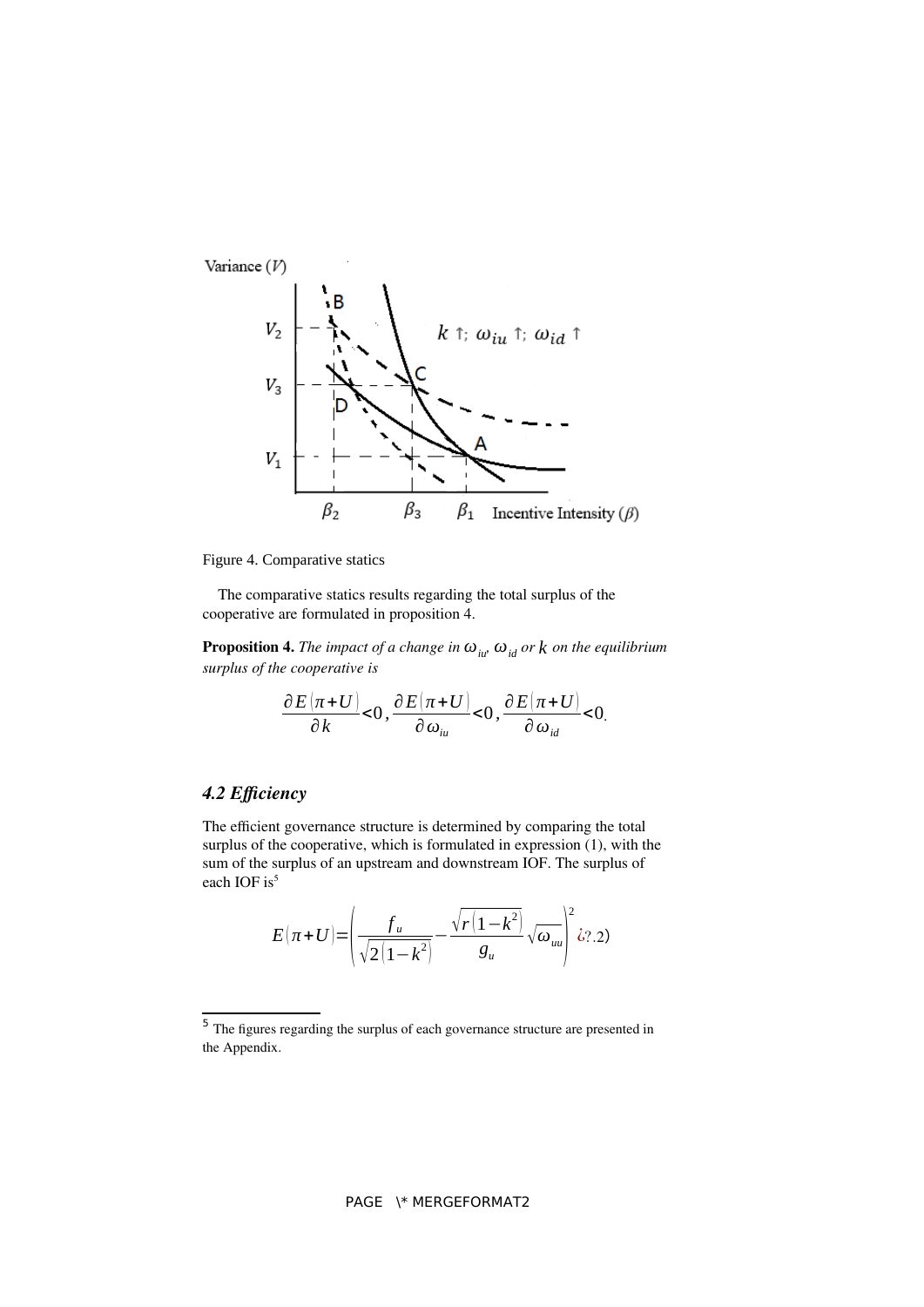with 
$$
\sqrt{\omega_{uu}} < \frac{f_u g_u}{\sqrt{2r}(1 - k^2)}
$$
, and  
\n
$$
E(\pi + U) = \left(\frac{f_d}{\sqrt{2(1 - k^2)}} - \frac{\sqrt{r(1 - k^2)}}{g_d}\sqrt{\omega_{dd}}\right)^2
$$
\nwith  $\sqrt{\omega_{dd}} < \frac{f_d g_d}{\sqrt{2r}(1 - k^2)}$ .

We have calculated the closed-form result, but it is too lengthy to lead us to any meaningful and interesting conclusion in general.<sup>[6](#page-12-1)</sup> We decided to look at two boundary cases. Consider first the case when the IOFs have the highest level of cognitive abilities to reduce the variance to 0 without any monitoring cost ( $w_{uu} = w_{dd} = 0$ ,  $\omega_{ud} > 0$ ). This simplifies the comparison to

<span id="page-12-0"></span>
$$
\left(\frac{f_u - k f_d}{\sqrt{2(1 - k^2)}} - \frac{\sqrt{r(1 - k^2)}}{g_u}\sqrt{\omega_{ud}}\right)^2 - \frac{f_u^2}{2(1 - k^2)} - \frac{f_d^2}{2(1 - k^2)} (2.4)
$$

A cooperative is efficient when the value of function (?.4) is larger than 0, i.e.

$$
E(\pi+U) = \frac{(f_u - kf_d)^2 - f_u^2 - f_d^2}{2(1-k^2)} - \frac{\sqrt{2r}(f_u - kf_d)}{g_u} \sqrt{\omega_{ud}} + \frac{r(1-k^2)}{g_u^2} \omega_{ud} > 0.
$$

The only solution is

$$
\sqrt{\omega_{ud}} < \frac{g_u}{\sqrt{2r(1-k^2)}} \left[ \left( f_u - k f_d \right) - \sqrt{f_u^2 + f_d^2} \right] \text{ when } k < \frac{f_u - \sqrt{f_u^2 + f_d^2}}{f_d}
$$

(to ensure the non-negativity of *W*).

Figure 5 below depicts the relationship between the cognitive ability of the cooperatives and the interdependency parameter.

<span id="page-12-1"></span> $\frac{6}{6}$  $\frac{6}{6}$  $\frac{6}{6}$  The closed form result is presented in the Appendix.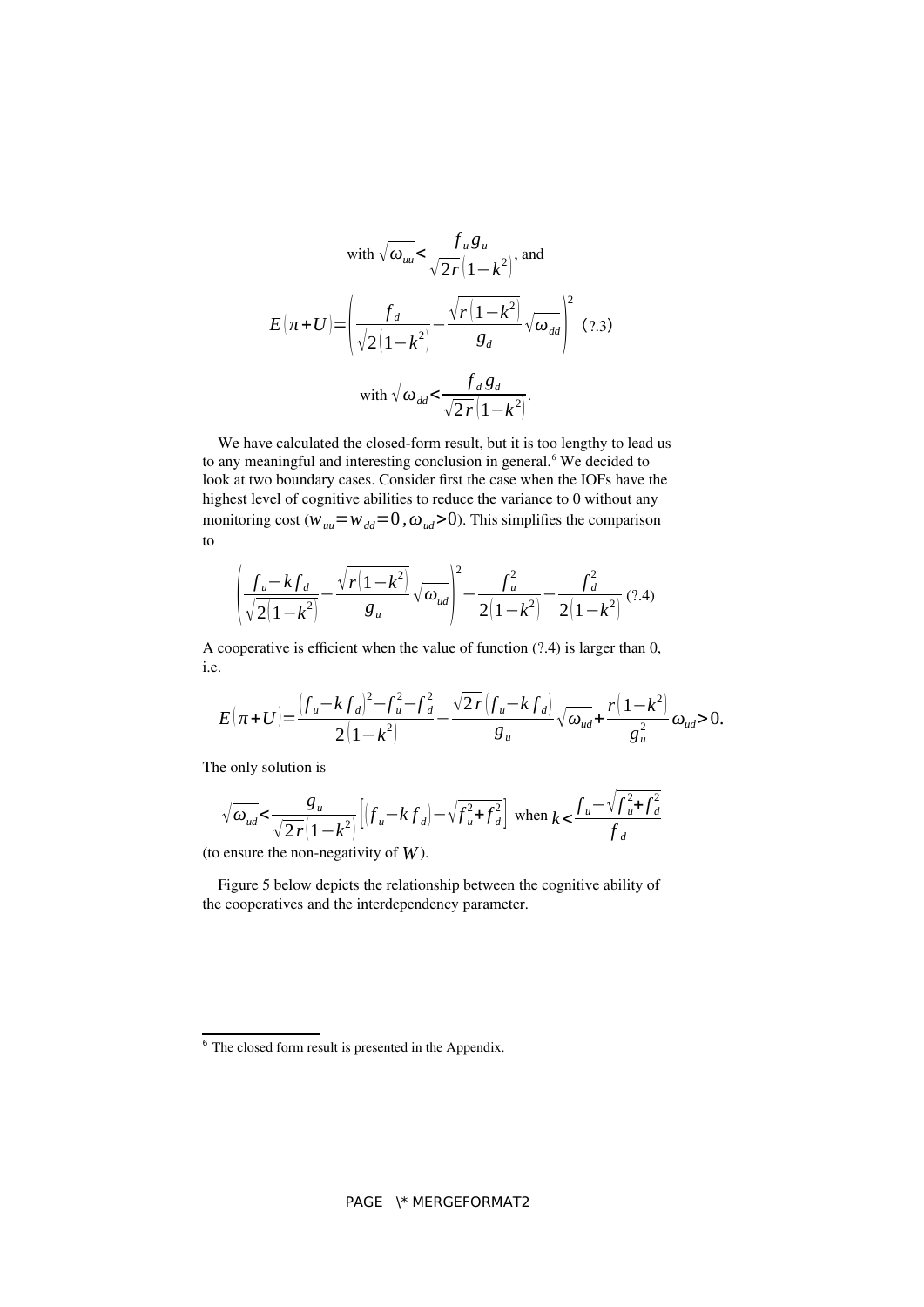

Figure 5. Efficient governance structure when IOFs have the highest cognitive abilities

The cooperative is efficient for the parameter values in the shaded area.

The boundary  $\sqrt{\omega_{ud}} = \frac{g_u}{\sqrt{g_u}}$  $\frac{g_u}{\sqrt{2r}(1-k^2)}[(f_u-kf_d)-\sqrt{f_u^2}]$  $u^2 + f^2$  $\frac{2}{d}$  is negatively

related to the risk aversion rate, but positively related to the upstream marginal performance. It entails that if the agent has a higher risk resistance (or a lower risk sensitivity) and the principal's evaluation for the agent's upstream performance increases, the cooperative can be efficient in a wider range. Notice that Feng and Hendrikse (2012) is a specific case of our model. If we set  $\omega_{ud} = 0$ , then the efficient zone becomes the vertical

line segment between 
$$
k = \frac{f_u - \sqrt{f_u^2 + f_d^2}}{f_d}
$$
 and  $k = -1$ .

Consider next the case when the IOFs have very low cognitive abilities, i.e. they fail to deal with any external variance and the total surplus generated is 0. The comparison simplifies to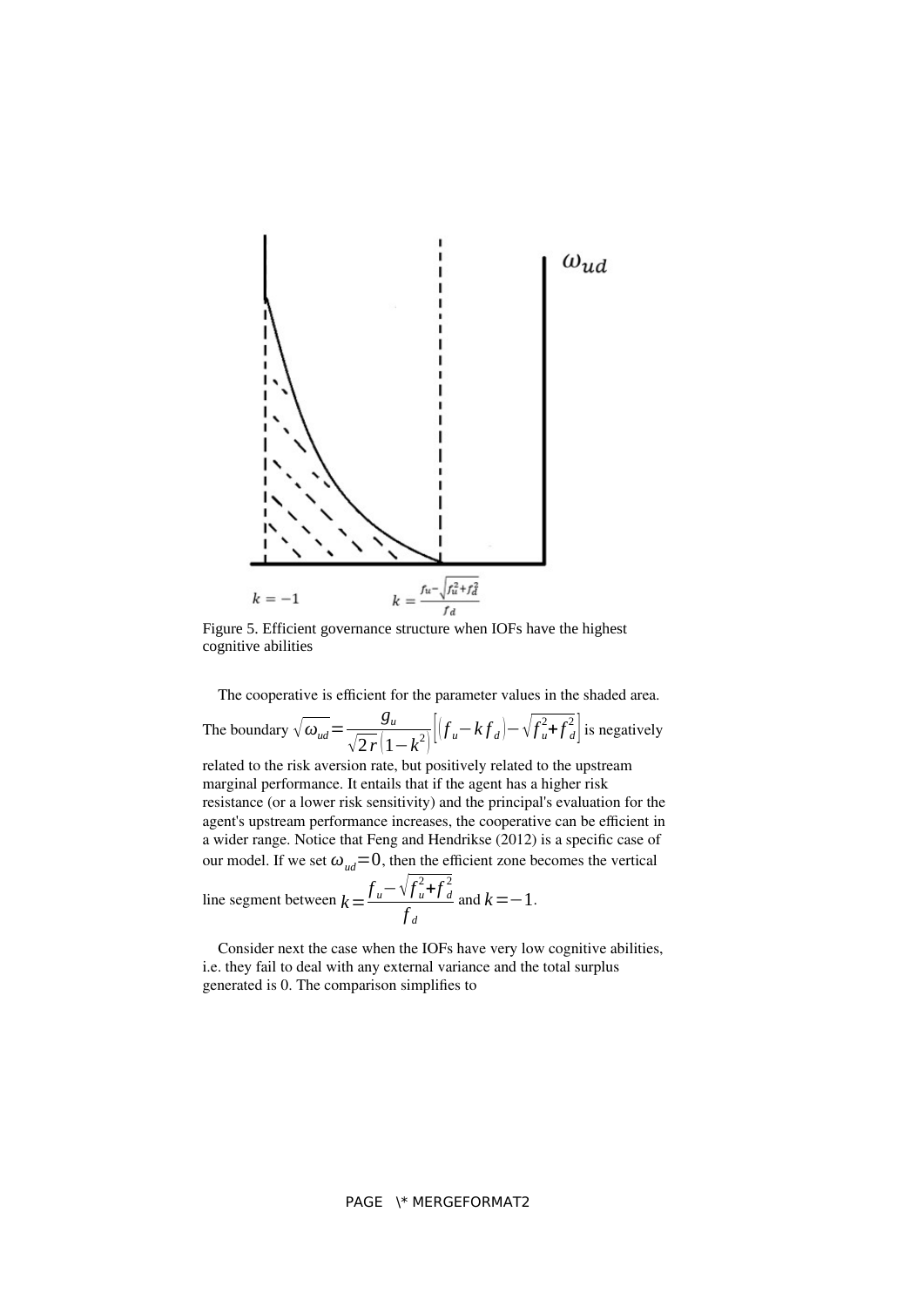$$
\left(\frac{f_u - kf_d}{\sqrt{2(1-k^2)}} - \frac{\sqrt{r(1-k^2)}}{g_u}\right)^2 > 0.
$$
 It follows directly that the

cooperative is efficient for any*ωud* which satisfies

$$
0 < \sqrt{\omega_{ud}} < \frac{f_u g_u - k f_d g_u}{\sqrt{2r}(1 - k^2)} - \sqrt{\omega_{uu}}.
$$

The shaded area in Figure 6 illustrates this result. It shows that it is not necessary to have a negative value of  $k$  to make a cooperative efficient. This indicates that the two stages of production covered by the cooperative (the farmers and the processor) can deal with the external risk collaboratively and have a cognition benefit by channels such as information sharing, in such a way that the cooperative can perform better than the IOFs. In the Appendix, we provide various numerical examples to illustrate this possibility.



Figure 6. Efficient governance structure when IOFs have the lowest cognitive abilities

**Proposition 5.** *A cooperative is efficient when*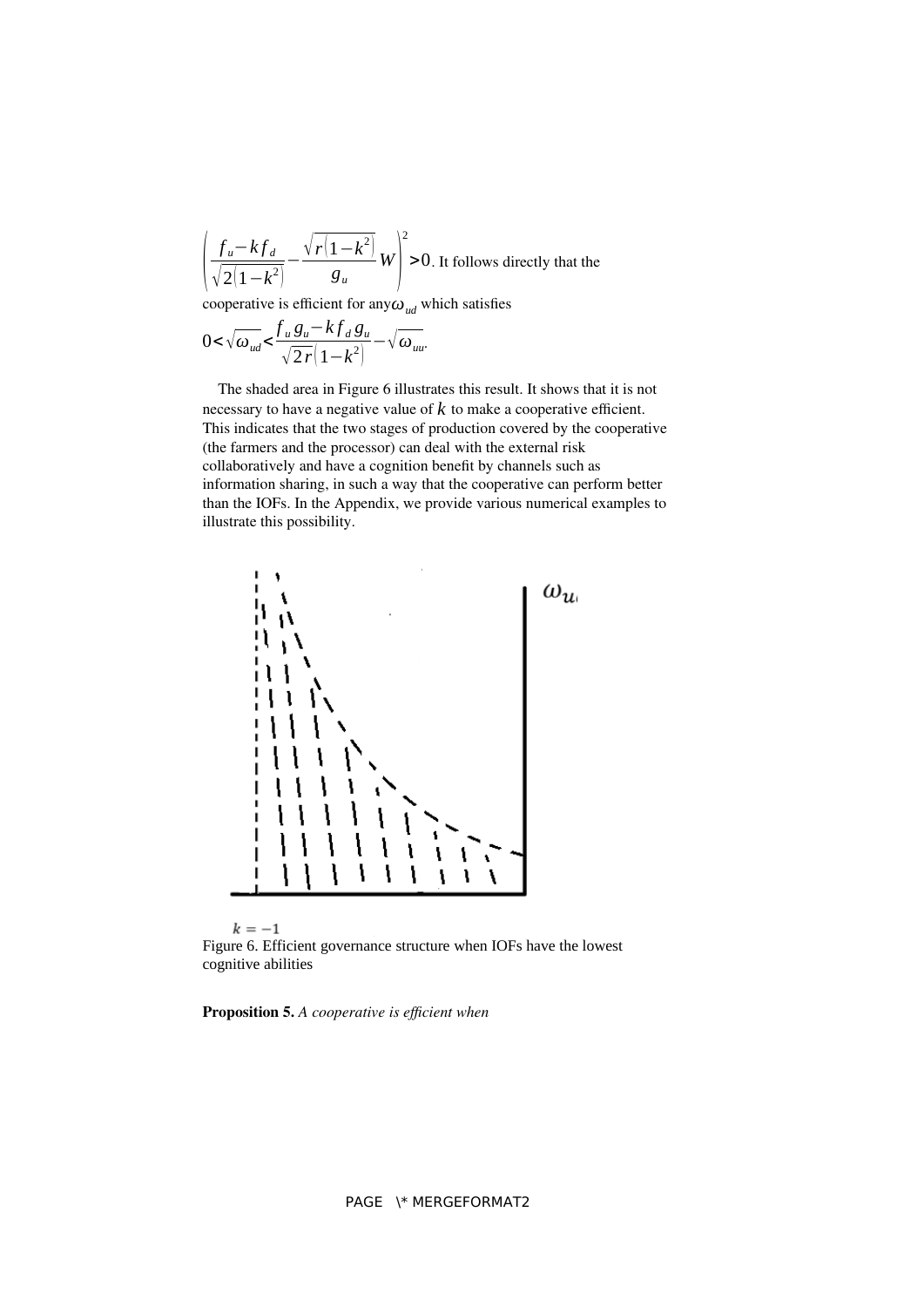$$
\sqrt{\omega_{uu}} + \sqrt{\omega_{ud}} < \frac{g_u}{\sqrt{2r}(1-k^2)} \left[ \left(f_u - kf_d\right) - \sqrt{f_u^2 + f_d^2} \right] \text{ with } -1 < \lambda
$$

$$
k < \frac{f_u - \sqrt{f_u^2 + f_d^2}}{f_d}.
$$

This proposition establishes that the scope for cooperatives as an efficient organizational form is expanded when cognitive considerations are taken into account in addition to incentive considerations. The reason is that the unique features of cooperatives allow for the development of policies to create additional value. Our model expresses that the creation of value from a cognitive perspective resides on the one hand in the ties between the members in the society of members and on the other hand in the intense, often day to day, relationship between each member and the joint enterprise at an adjacent stage in the production chain. The former is reflected in the parameters  $\omega_{uu}$  and  $\omega_{ud}$ , while the latter is reflected in the parameter *k*.

#### **5 Conclusion and further research**

This article has developed a multi-tasking principal–agent model to determine the circumstances when a cooperative creates more value than IOFs. It is established that the interdependency between upstream and downstream activities as well as the cognitive abilities of the members are important sources to make the cooperative the unique efficient governance structure. By extending the efficient boundary of the cooperative business, this article contributes to the literature explaining why cooperatives exist and blossom in many industries.

There are various possibilities for further research. We formulate two possibilities. First, various empirical studies report the efficiency of cooperatives. For example, Abate et al. (2014) study the impact of agricultural cooperatives on smallholders' technical efficiency empirically and find cooperatives beneficial for the supply of support services that significantly contribute to the technical efficiency of the membership. D'Amato et al. (2021) and Silva and Morello (2021) document efficiency advantage of cooperatives in Italy and Brazil respectively. Our model specifies two main parameters which are responsible for the efficiency of a cooperative. However, the sources of these parameters have to be studied, which will facilitate the formulation of managerial policies to realize the creation of value. Many sources of the synergy parameter have been identified in the literature, such as coordination, elimination of double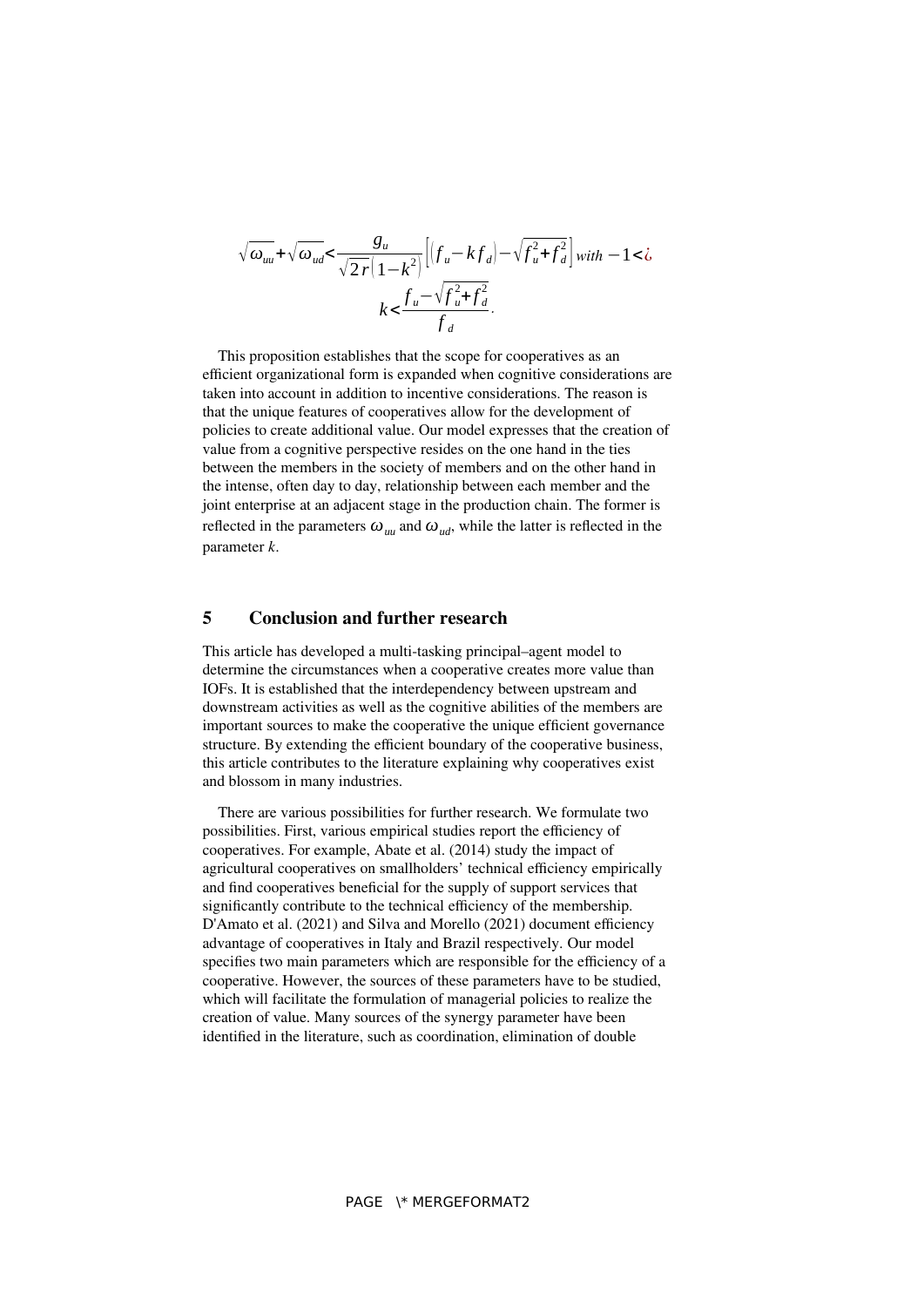marginalization, and assurance of access, but the sources of cognitive (dis)advantages of cooperatives seem to be underdeveloped.

Second, the cooperative is modelled as a relationship between one principal and one agent. The feature of one principal is a start to reflect the society of members, but it is silent on the interactions, and their cognitive consequences, between all the members within the society of members. This depends on the specific supply chain as well as the specific stage in the supply chain which is considered. For example, Gong et al. (2019) investigate technical efficiency in crop production in China. They establish that core members of cooperatives show the highest technical efficiency, while the nonmembers have the lowest technical efficiency. They further infer that the cooperative membership may grant the members the accessibility to learn more advanced technology and take advantage of productivity-enhancing practices. Sources of learning may be the society of members (Manouchehrabadi et al. 2021), or the provision of extension services by the government. Additionally, the organization of the network ties (Beaman et al. 2021; Garcia-Jimeno et al. 2022) between the members in the society of members may create value when the cooperative becomes involved in the organization of these extension services.

#### **References**

- Abate GT, Franceconi GN, Getnet K (2014) Impact of agricultural cooperatives on smallholders' technical efficiency: Empirical evidence from Ethiopia. Annals of Public and Cooperative Economics 85:257–286. doi: 10.1111/apce.12035
- Arad A, Rubinstein A (2019) Multidimensional reasoning in games: Framework, equilibrium, and applications. American Economic Journal: Microeconomics 11:285–318. doi: 10.1257/mic.20170322
- Arrow KJ (1974) The limits of organization. Norton
- Bajwa SU, Shahzad K, Aslam H (2017) Exploring big five personality traits and gender as predictors of entrepreneurs' cognitive adaptability. Journal of Modelling in Management 12:143–161. doi: 10.1108/jm2-04-2014-0026
- Beaman L, BenYishay A, Magruder J, Mobarak AM (2021) Can network theorybased targeting increase technology adoption? American Economic Review 111:1918–1943. doi: 10.1257/aer.20200295
- Bijman J, Iliopoulos C (2014) Farmers' cooperatives in the EU: Policies, strategies, and organization. Annals of Public and Cooperative Economics 85:497–508. doi: 10.1111/apce.12048
- Bolton P, Dewatripont M (2005) Contract theory. MIT Press
- Cao X, Ouyang T, Balozian P, Zhang S (2020) The role of managerial cognitive capability in developing a sustainable innovation ecosystem: A case study of Xiaomi. Sustainability 12:7176. doi: 10.3390/su12177176
- Co-operatives UK (2021) Co-op Economy 2021: A report on the UK's co-operative sector. Co-op Economy.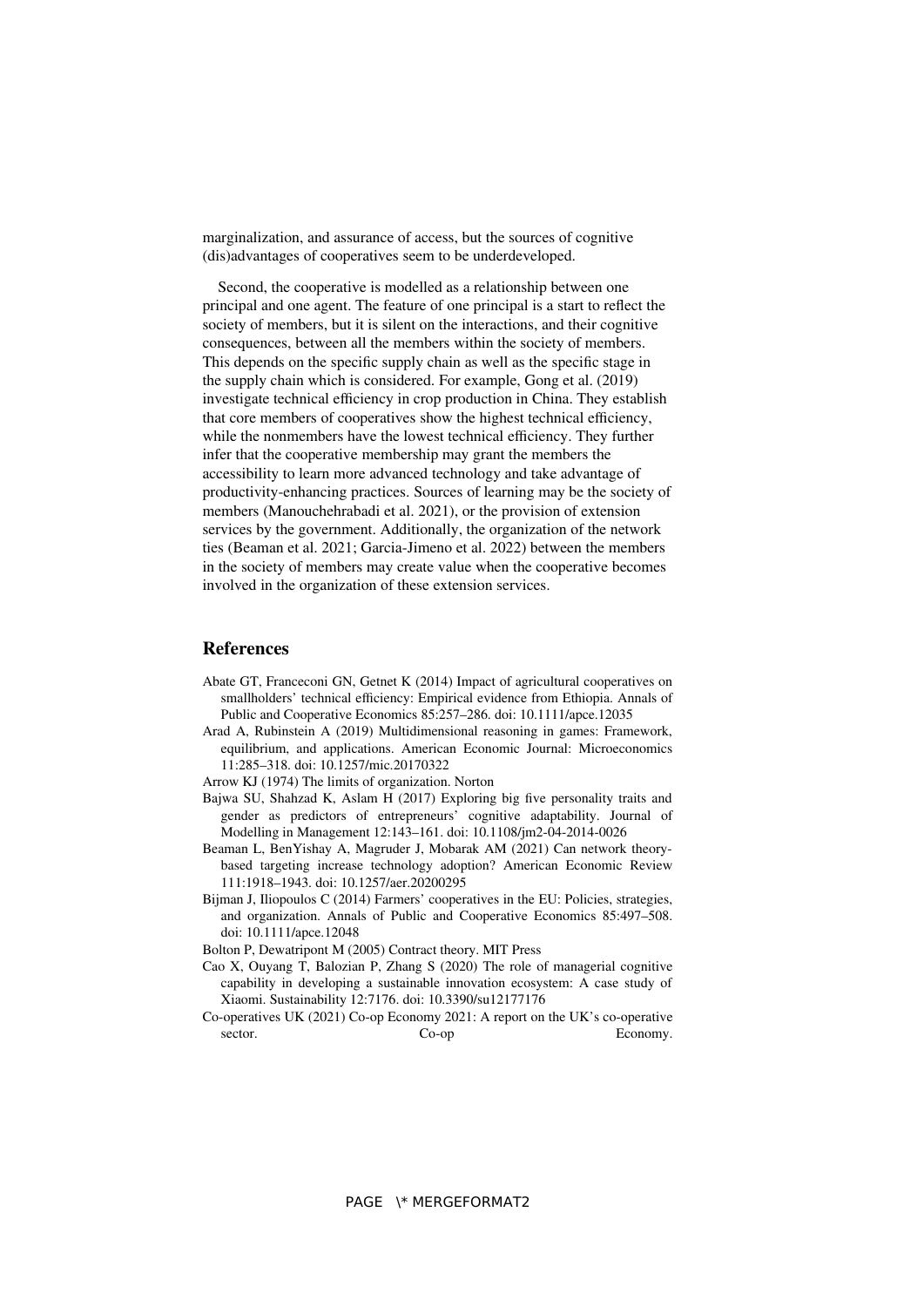https://www.uk.coop/sites/default/files/202106/Economy%202021\_1.pdfk.coop. Accessed 10 Jan 2022

- Cook ML (1994) The role of management behavior in agricultural cooperatives, Journal of Agricultural Cooperation 9:42-58
- Cyert RM, March JG (1963) A behavioral theory of the firm. Martino Publishing.
- D'Amato A, Festa G, Dhir A, Rossi M (2021) Cooperatives' performance relative to investor-owned firms: A non-distorted approach for the wine sector. British Food Journal 124:35–52. doi: 10.1108/bfj-03-2021-0275
- Deng W, Hendrikse GWJ (2014) Managerial vision bias and cooperative governance. European Review of Agricultural Economics 42:797–828. doi: 10.1093/erae/jbv017
- Deng W, Hendrikse GWJ (2022) On the evolution of product portfolio of cooperatives versus IOFs: An agent-based analysis of the single origin constraint. In: Hendrikse GWJ, et al. (eds) Networks in International Business. Springer, 2022.
- Dessein W, Santos T (2021) Managerial style and attention. American Economic Journal: Microeconomics 13:372–403. doi: 10.1257/mic.20190025
- Dixit A (2002) Incentives and organizations in the public sector: An interpretative review. The Journal of Human Resources 37:696. doi: 10.2307/3069614
- Feng L, Hendrikse GWJ (2012) Chain interdependencies, measurement problems and efficient governance structure: Cooperatives versus publicly listed firms.<br>European Review of Agricultural Economics 39:241–255. doi: of Agricultural Economics 39:241–255. doi: 10.1093/erae/jbr007
- García-Jimeno C, Iglesias A, Yildirim P (2022) Information networks and collective action: Evidence from the women's temperance crusade. American Economic Review 112:41–80. doi: 10.1257/aer.20180124
- Gibbons R, LiCalzi M, Warglien M (2021) What situation is this? shared frames and collective performance. Strategy Science 6:124–140. doi: and collective performance. Strategy Science 6:124–140. doi: 10.1287/stsc.2020.0120
- Gibbons R, Roberts J (2012) The handbook of organizational economics. Princeton University Press
- Goeree JK, Louis P (2021) M equilibrium: A theory of beliefs and choices in games American Economic Review  $111 \cdot 4002 4045$  doi games. American Economic Review 111:4002–4045. doi: 10.1257/aer.20201683
- Gong TC, Battese GE, Villano RA (2019) Family farms plus cooperatives in China: Technical efficiency in crop production. Journal of Asian Economics 64:101129. doi: 10.1016/j.asieco.2019.07.002
- Helfat CE, Peteraf MA (2015) Managerial cognitive capabilities and the microfoundations of dynamic capabilities. Strategic Management Journal 36:831–850. doi: 10.1002/smj.2247
- Hendrikse GWJ (1998) Screening, competition and the choice of the cooperative as an organisational form. Journal of Agricultural Economics 49:202–217. doi: 10.1111/j.1477-9552.1998.tb01264.x
- Hendrikse GWJ (2021) Modelling cooperative governance: What have we learned about Boards of Directors?. In Filippi M (ed) Cooperatives in Transition facing Crisis, ICA CCR EU 2021 Conference proceedings, p 243-257
- Holmstrom B, Milgrom P (1991) Multitask principal–agent analyses: Incentive contracts, asset ownership, and job design. The Journal of Law, Economics, and Organization 7:24–52. doi: 10.1093/jleo/7.special\_issue.24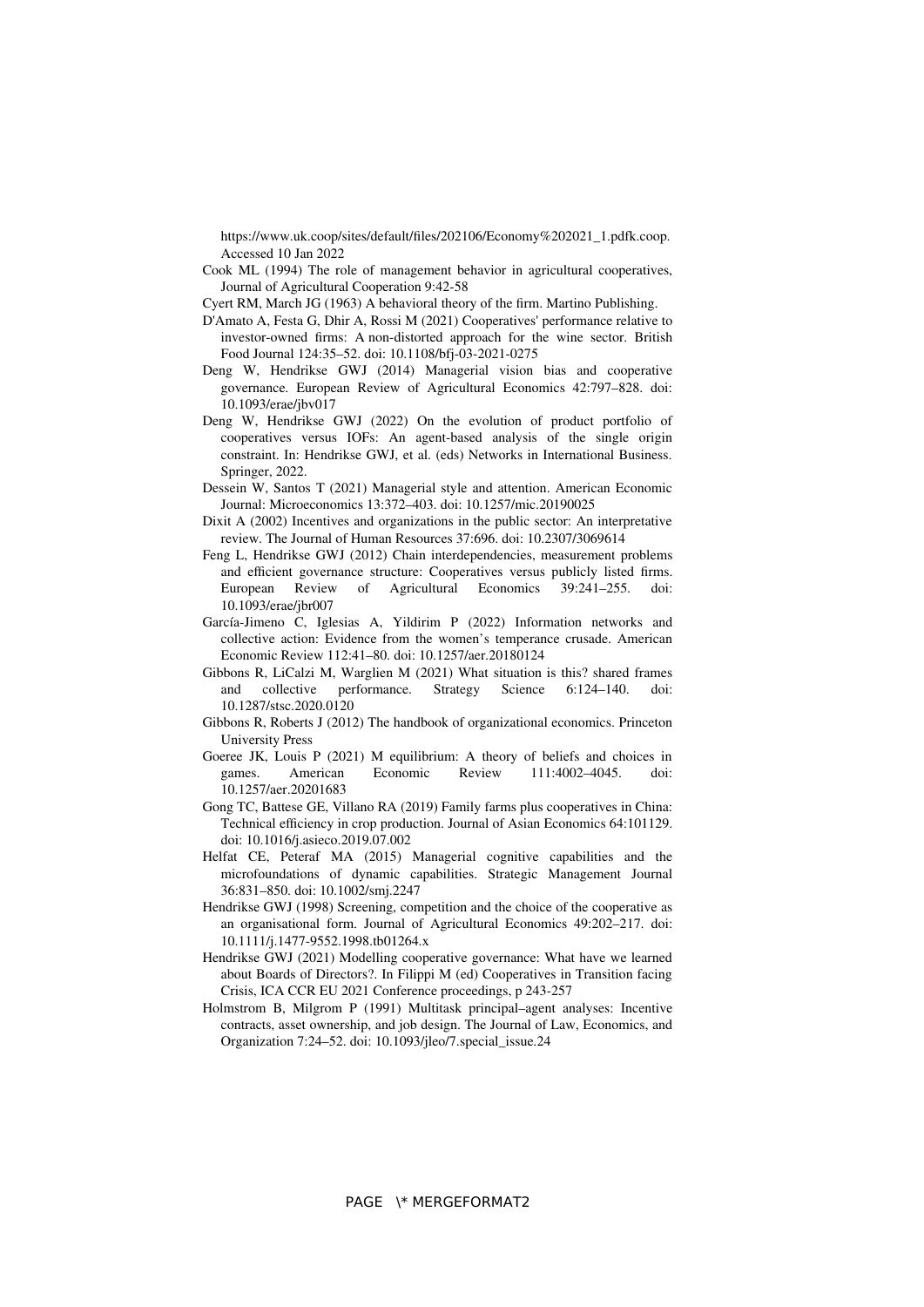- Kumbure MM, Tarkiainen A, Luukka P, Stoklasa J, Jantunen A (2020) Relation between managerial cognition and industrial performance: An assessment with strategic cognitive maps using fuzzy-set qualitative comparative analysis. Journal of Business Research 114:160–172. doi: 10.1016/j.jbusres.2020.04.001
- LeVay C (1983) Agricultural co-operative theory: A review. Journal of Agricultural Economics 34:1–44. doi: 10.1111/j.1477-9552.1983.tb00973.x
- Manouchehrabadi B, Letizia P, Hendrikse GWJ (2021) Governance of collective entrepreneurship, Journal of Economic Behavior and Organization, 185, 370- 389. https://doi.org/10.1016/j.jebo.2021.02.012
- Milgrom P, Roberts J (1992) Economics, organization and management. Prentice Hall International
- Silva LF, Morello T (2021) Is there a trade-off between efficiency and cooperativism? evidence from Brazilian worker cooperatives. Journal of Co-<br>operative Corganization and Management 9:100136. doi: operative Organization and Management 9:100136. doi: 10.1016/j.jcom.2021.100136
- Simon HA (1947) Administrative behavior: A study of decision-making processes in administrative organizations. Free Press
- Simon HA, Newell A (1971) Human problem solving: The state of the theory in 1970. American Psychologist 26:145–159. doi: 10.1037/h0030806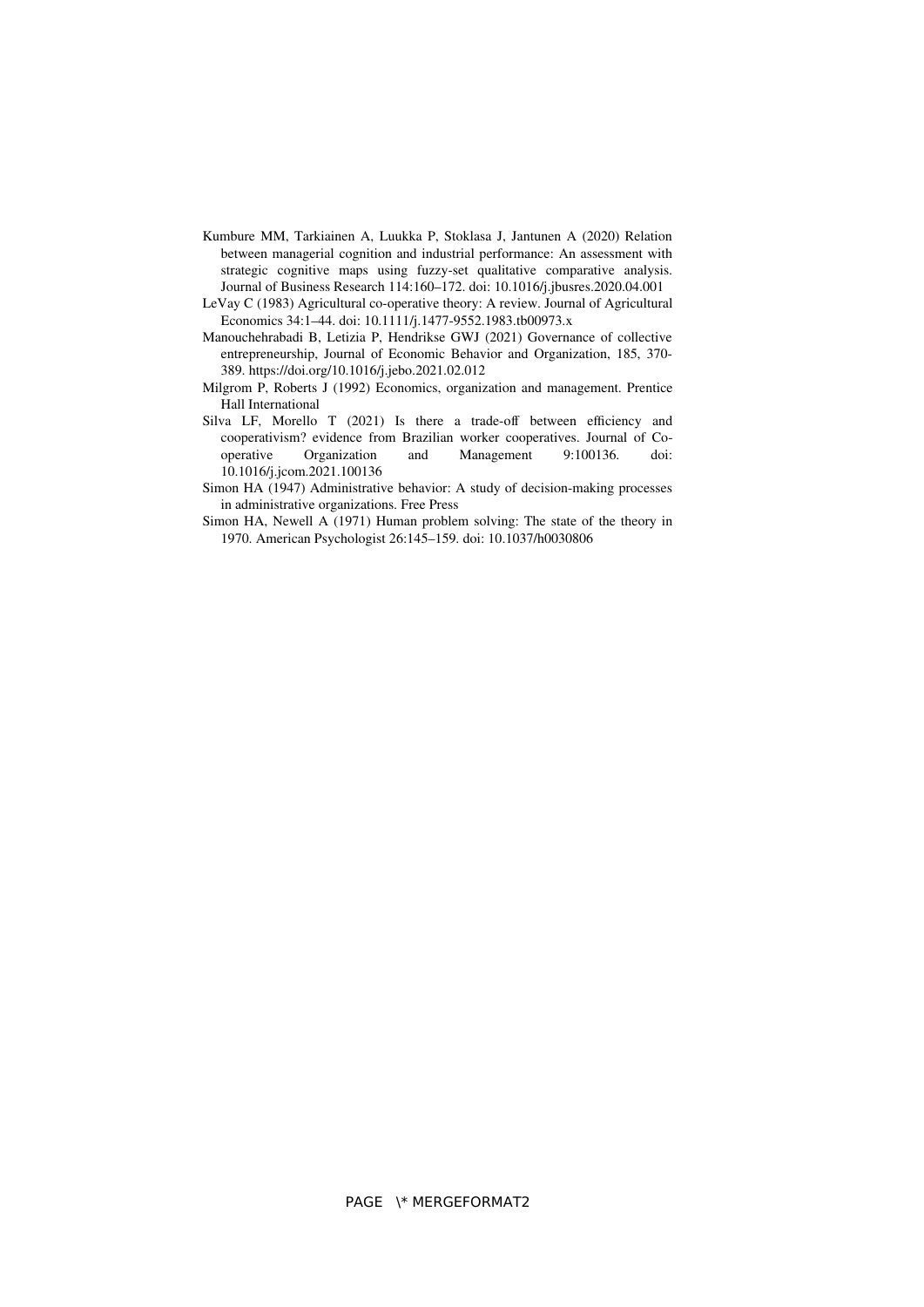# **Appendix**

### **A. Total surplus figures**

The figures representing the total surplus of the upstream IOF, the downstream IOF and the cooperative respectively:

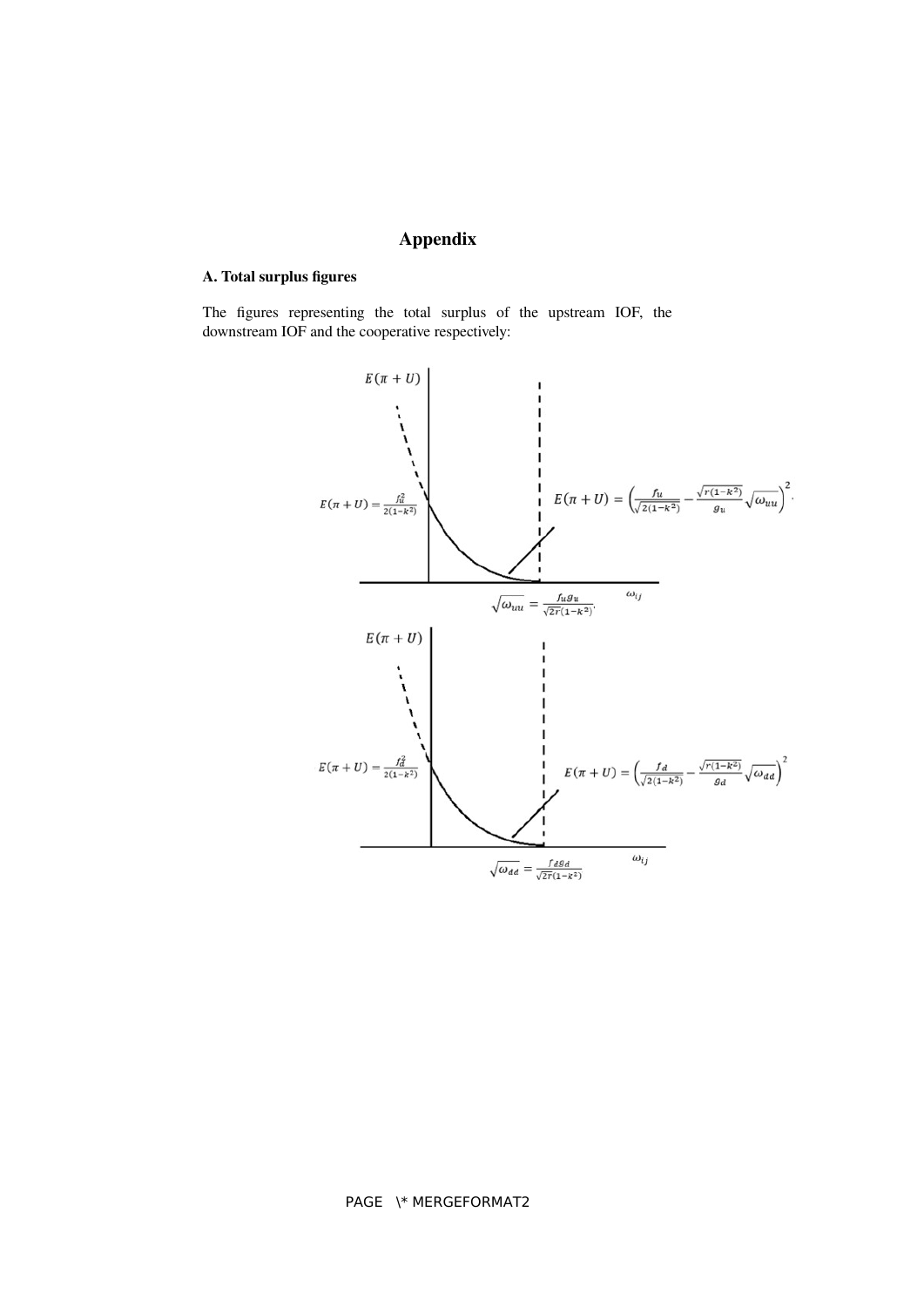

### **B. Proofs of comparative statics results**

Denote 
$$
\left[ \left( f_u g_u - k f_d g_u \right) - \sqrt{2r} \left( 1 - k^2 \right) W \right] \text{ as } F\zeta \text{ 0.}
$$
\n
$$
\frac{\partial \beta^{\zeta}}{\partial k} = \frac{1}{g_u^2} \left( 2\sqrt{2r} k W - f_d g_u \right) < 0; \frac{\partial \beta^{\zeta}}{\partial \omega_{ii}} = \frac{1}{g_u^2} \sqrt{2r} \left( 1 - k^2 \right) < 0;
$$
\n
$$
\frac{\partial V_u^{\zeta}}{\partial k} = \frac{-\sqrt{\frac{2\omega_{uu}}{r} g_u^2 \left( 2\sqrt{2r} k W - f_d g_u \right)}}{F^2} > 0; \frac{\partial V_u^{\zeta}}{\partial \omega_{iu}} = \frac{\left[ F \sqrt{\frac{1}{2r \omega_{iu}} g_u^2 + g_u^2 \left( 1 - k^2 \right)} \right]}{F^2} > 0;
$$
\n
$$
\frac{\partial V_u^{\zeta}}{\partial \omega_{id}} = \sqrt{\frac{r}{2\omega_{id}} \left( 1 - k^2 \right) / F^2} > 0;
$$
\nSo as\n
$$
\frac{\partial V_d^{\zeta}}{\partial k} > 0, \frac{\partial V_d^{\zeta}}{\partial \omega_{iu}} > 0, \frac{\partial V_d^{\zeta}}{\partial \omega_{id}} > 0;
$$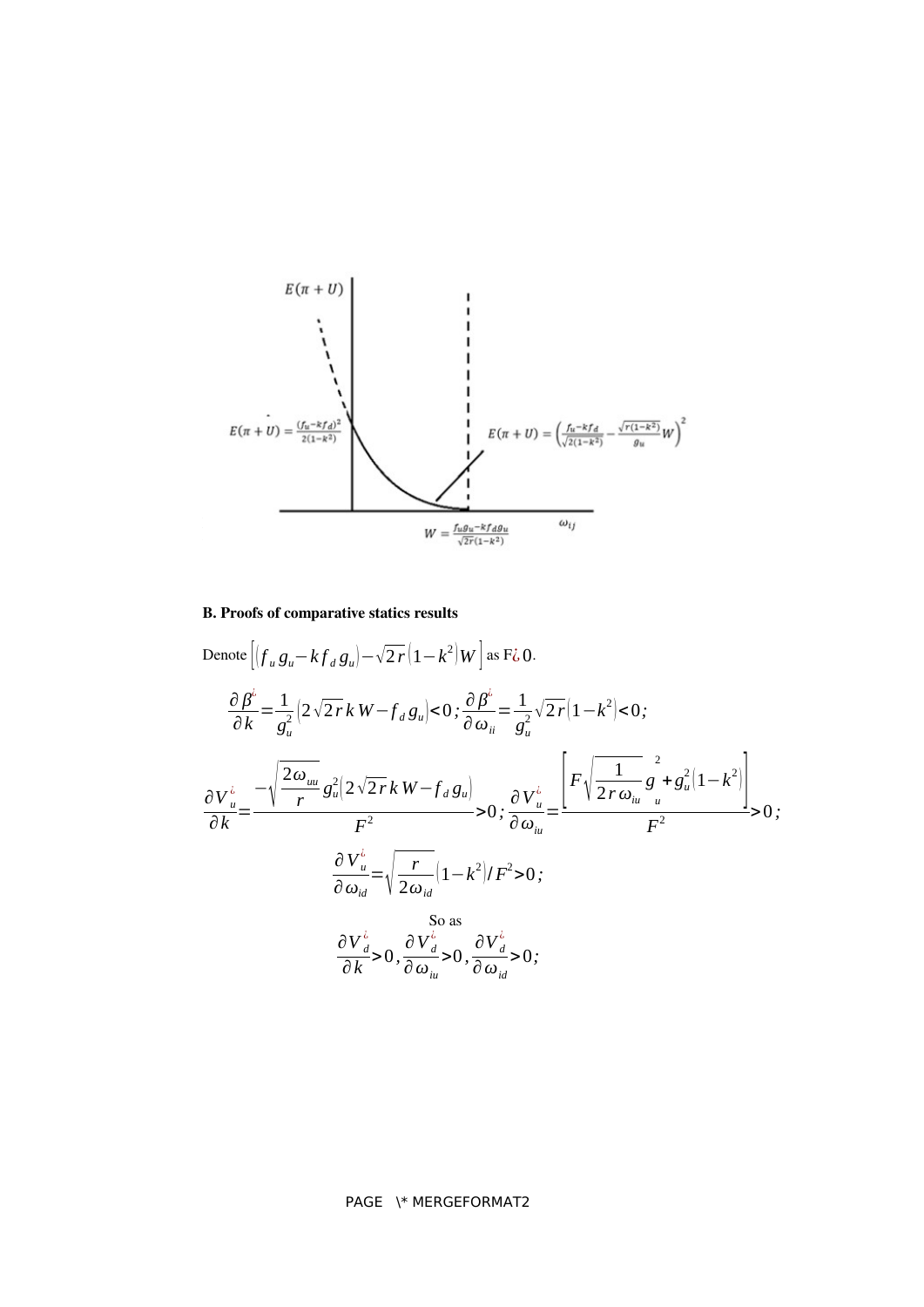In terms of  $\frac{\partial E(\pi+U)}{\partial L}$ *∂ k* , for −1<*k*<0 and when *k* is increasing,  $(f<sub>u</sub>−k f<sub>d</sub>)$  is decreasing,  $\sqrt{2(1-k^2)}$  is increasing,  $\sqrt{r(1-k^2)}$  is increasing, so the overall effect is decreasing,  $\frac{\partial E(\pi+U)}{\partial x}$ *∂ k*  $<$ 0; denote  $\overline{\phantom{a}}$  $f_u - kf_d$  $\sqrt{2(1-k^2)}$  $-\frac{\sqrt{r(1-k^2)}}{r}$  $\frac{H^2}{g_u}$  *W* as *T*,  $\partial E$   $(\pi$  + *U*  $)$ *∂ωiu*  $=\frac{-\sqrt{\frac{1}{2}}}{\frac{1}{2}}$  $r(1-k^2)$ *ωiu gu*  $T < 0, \frac{\partial E(\pi + U)}{\partial}$ *∂ωid*  $=\frac{-\sqrt{\frac{1}{2}}}{2}$  $r(1-k^2)$ *ωid gu T*<0.

#### **C. Efficiency numerical illustrations**

We would like to investigate under which condition the difference between the cooperative's total surplus to the sum of the two IOFs can be positive (indicating the cooperative is efficient). Here we denote *H* as the difference, and H has the form below

$$
H = \left(\frac{f_u - kf_d}{\sqrt{2(1-k^2)}} - \frac{\sqrt{r(1-k^2)}}{g_u}(\sqrt{\omega_{uu}} + \sqrt{\omega_{ud}})\right)^2 - \left(\frac{f_u}{\sqrt{2(1-k^2)}} - \frac{\sqrt{r(1-k^2)}}{g_u}\sqrt{\omega_{uu}}\right)^2 - \left(\frac{f_d}{\sqrt{2(1-k^2)}} - \frac{\sqrt{r(1-k^2)}}{g_u}\sqrt{\omega_{uu}}\right)^2
$$

To solve for  $H > 0$ , we will have a function describing the relations between  $\omega_{ud}$  and  $k$ .

First, we directly calculate the above function and report the result from Matlab.  $\omega_{ud}(k)$  should be in the following interval to make the cooperative efficient:

$$
\left(\frac{-\sigma_2 - ab + \sqrt{2}ab + abk - \sigma_1}{\sigma_3}, \frac{-\sigma_2 - ab - \sqrt{2}ab + abk + \sigma_1}{\sigma_3}\right)
$$

 $a_1 = \sqrt{2}$  *w*  $\sqrt{2} - 2k^2 \sigma_4$  ;  $\sigma_2 = w\sqrt{2} - 2k^2 \sigma_4$  ;  $\sigma_3 = \sqrt{2} - 2k^2 \sigma_4$  $\sigma_4 = \sqrt{-r(k^2-1)}$ .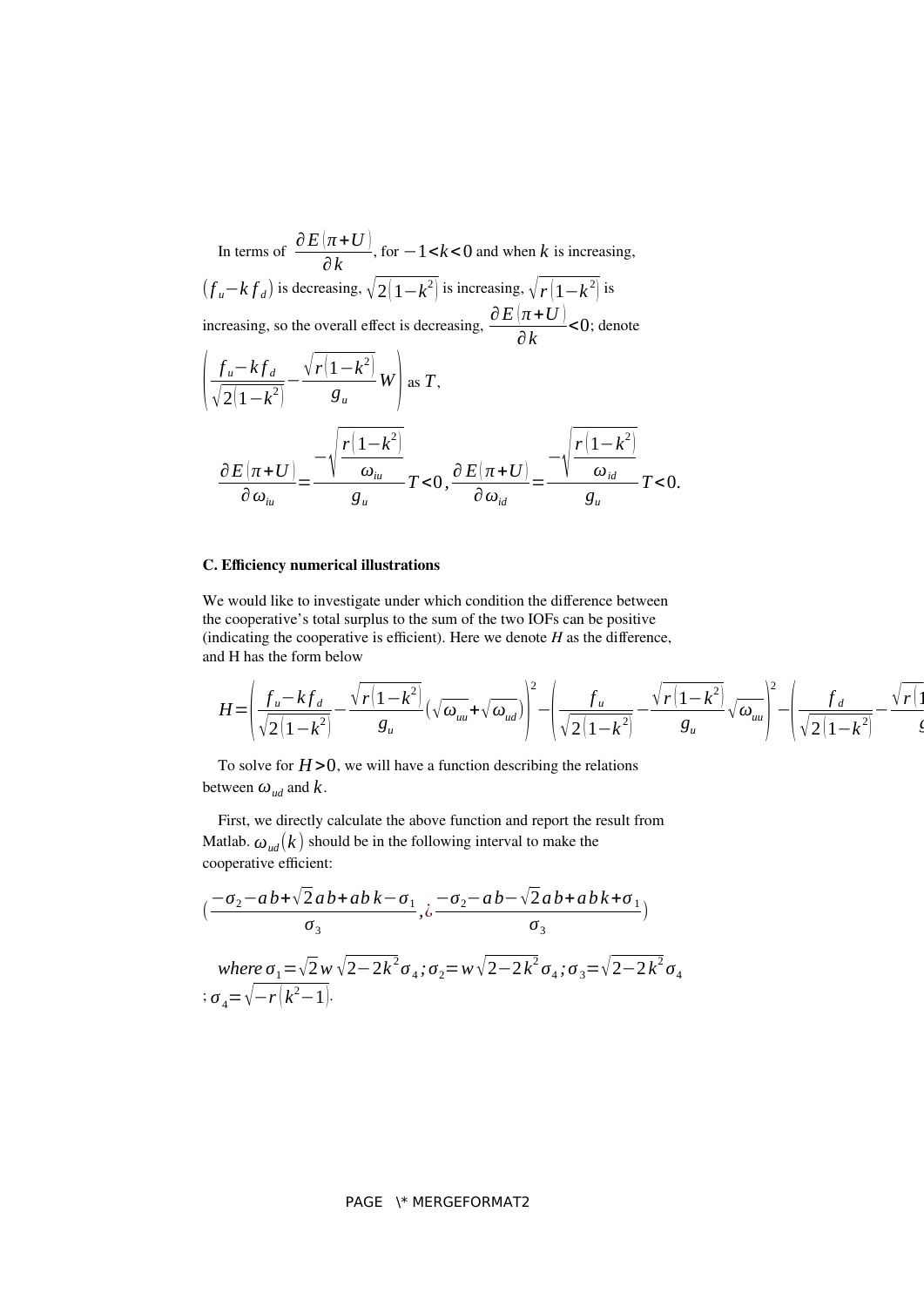The explicit result is too lengthy to analyze. Two numerical examples are presented to illustrate various insights. The first example demonstrates that stronger cognition capacity of the upstream party offsets the negative effects of lower chain interdependency, allowing cooperatives to outperform the IOFs; the second example shows that when cognitive capacity is low, stronger interdependency within the industry still allows cooperatives to be more efficient.



Figure A2. Two examples of how cognition capacity and chain interdependency can complement each other and make the cooperative more effective

We set values for variables for both examples as follows:

$$
f_u = f_d = 20; g_u = g_d = 1; \omega_{uu} = \omega_{dd} = 4; r = 0.5, \frac{f_u - \sqrt{f_u^2 + f_d^2}}{f_d} = 1 - \sqrt{2}
$$

For point A, we set  $\omega_{ud} = 0.16 \leq \omega_{uu} = \omega_{dd}$ , and  $k = -0.4 > \frac{f_u - \sqrt{f_u^2}}{f_u^2}$  $\int_a^2$ + $\int_d^2$ 2 *f d*  $H = 2.34 > 0$ . Table 1 below shows the values of other variables.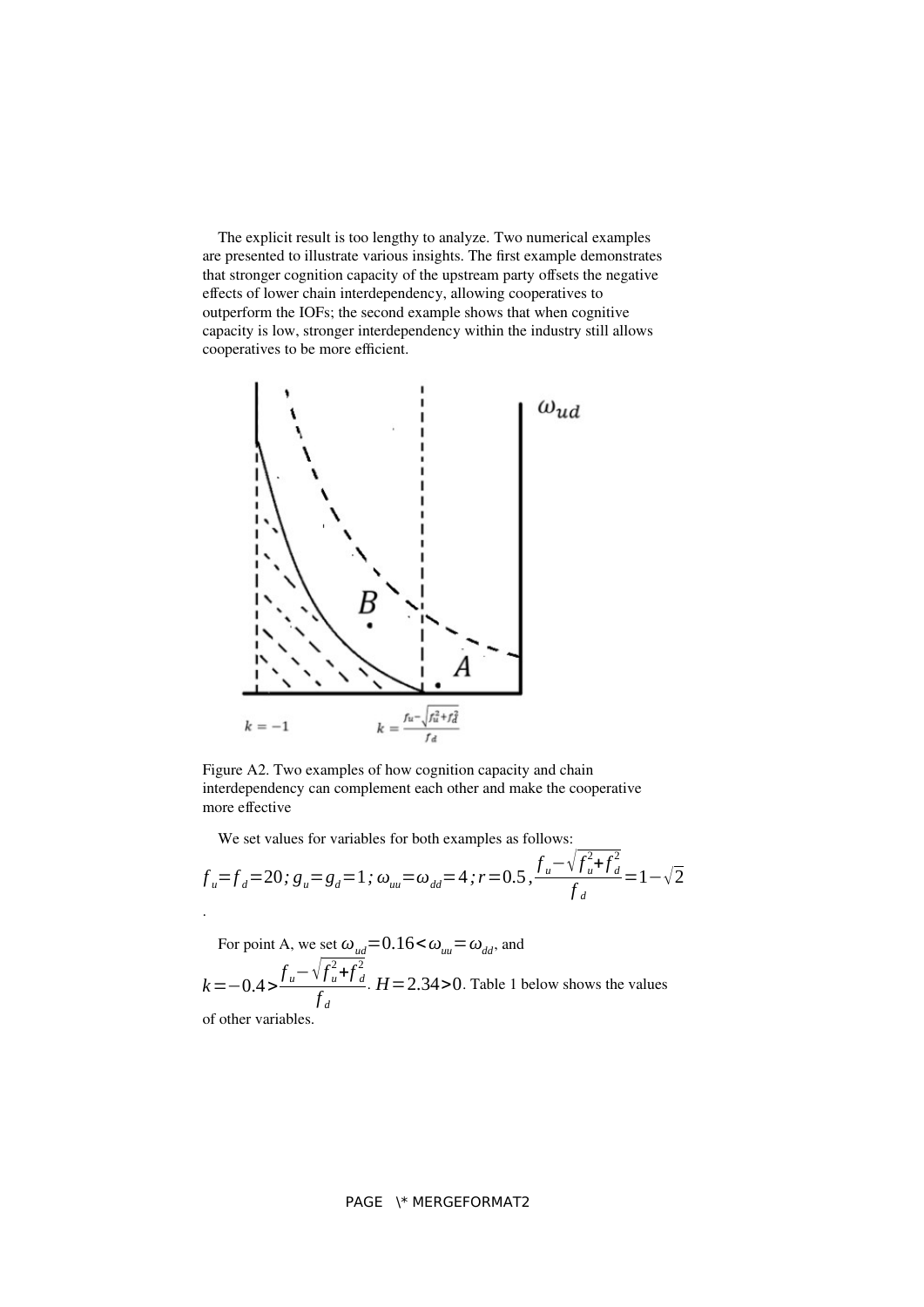| Table 1   | $a_{_{iu}}$ | $a_{id}$                 | iи   | id                       |       |
|-----------|-------------|--------------------------|------|--------------------------|-------|
| $Co$ -op  | 30.93       | 12.37                    | 0.15 | 0.03                     | 25.98 |
| $Up$ -IOF | 21.81       | $\overline{\phantom{a}}$ | 0.14 | $\overline{\phantom{a}}$ | 18.32 |

- 21.81 - 0.14 18.32

The values in the second example, determining point B, are

*Down-IOF*

| $\omega_{ud} = 9$ > $\omega_{uu} = \omega_{dd}$ , and $k = -0.5 < \frac{f_u - \sqrt{f_u^2 + f_d^2}}{f_d}$ . $H = 3.04$ > 0. (                        |  |
|------------------------------------------------------------------------------------------------------------------------------------------------------|--|
| $\sqrt{\omega_{ud}} > \frac{g_u}{\sqrt{2r(1-k^2)}} \Big[ \Big(f_u - kf_d\Big) - \sqrt{f_u^2 + f_d^2} \Big] - \sqrt{\omega_{uu}}$ , so B is above the |  |

curve.) Table 2 below shows the values of other variables.

| Table 2             | $a_{i u}$ | $a_{id}$ | $\dot{u}$ | $V_{id}$ |       |
|---------------------|-----------|----------|-----------|----------|-------|
| $Co$ -op            | 35        | 17.5     | 0.15      | 0.23     | 26.25 |
| $Up$ -IOF           | 24.67     | ۰        | 0.22      |          | 18.5  |
| Down-<br><b>IOF</b> |           | 24.67    |           | 0.22     | 18.5  |

A is an efficient point for the cooperative, even though the chain interdependency is not so high. This is evidence of the cognition advantage of the cooperative. Without introducing the monitoring intensity principle, efficient point A would never be accessible. But a low enough *ωud* (indicating a high enough cognitive ability, due to innovation and information sharing for instance) can compensate such a high  $k$ , leading the cooperative to be efficient in the end.

B is another efficient point for the cooperative, even with a much lower cognitive ability. It justifies the interdependency advantages of the cooperative. In an environment that the processor of the cooperative knows so little, but the chain interdependency is high enough to cover, then the IOFs can still be dominated.

Here we would like to highlight the mechanism behind. Recall that the expected value of the total surplus is the sum of the principal's payoff and